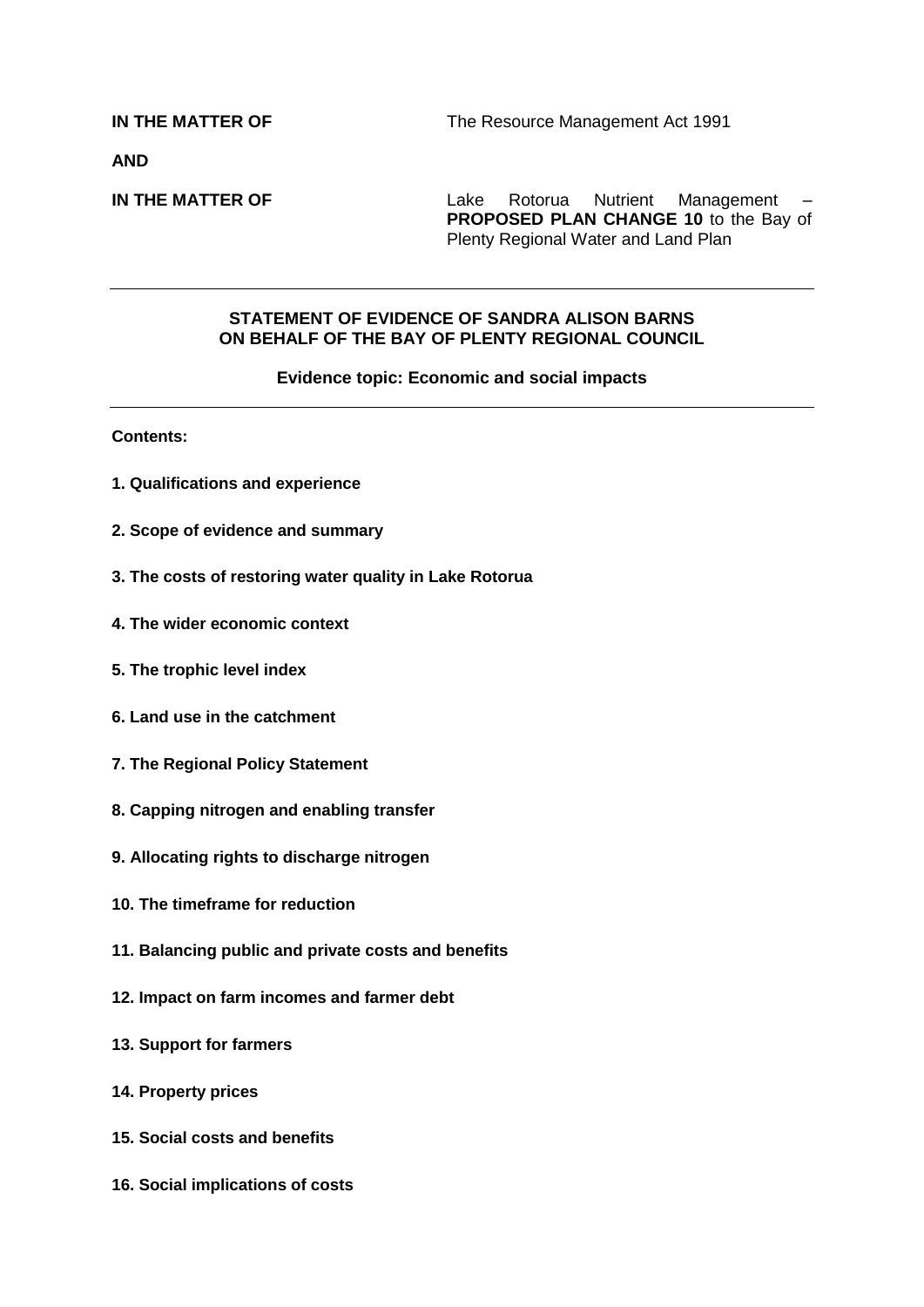- **17. Changes in land use and land management practices**
- **18. Conclusions**
- **19. References**
- **20. Appendices**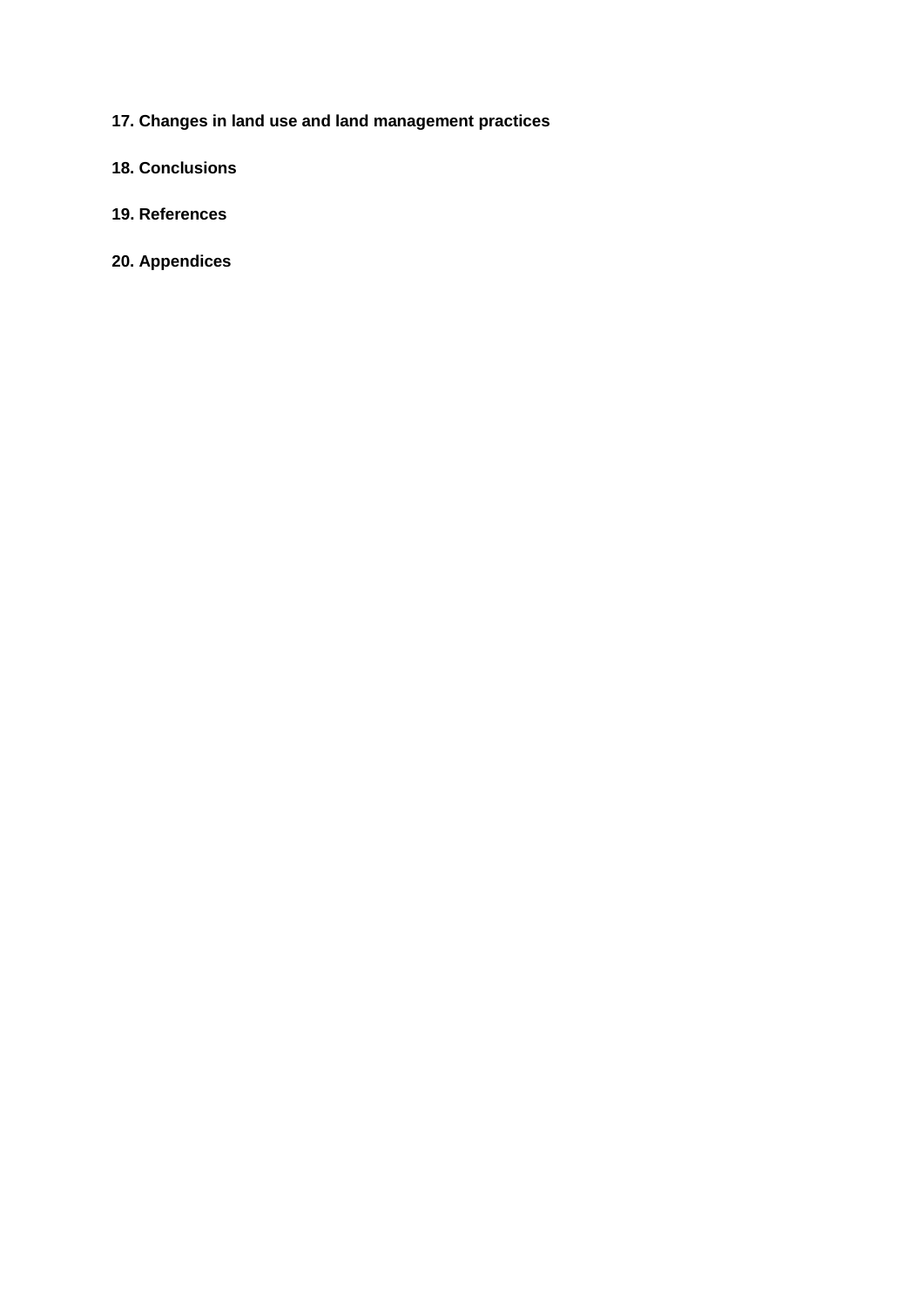## **Qualifications and experience**

- 1. My full name is **SANDRA ALISON BARNS**. I am employed by Bay of Plenty Regional Council as an economist, a position I have held for 3 years.
- 2. Prior to this I was employed by the Waikato Regional Council (WRC) for nine years, including one year leave of absence (2008-09) working at the University of East Anglia, Norwich, as a recipient of a Marie Curie Fellowship. While in the UK I was part of a project team researching farmer response to the EU Water Framework Directive. At Waikato Regional Council I was involved in policy areas including air quality, geothermal. In 2013 I co-authored a paper reviewing WRC's nitrogen emissions in the Lake Taupō catchment, particularly in relation to the working of the nitrogen market.
- 3. I hold a Bachelor of Management Studies (Honours), majoring in Economics and Finance and a Masters in Management Studies (Honours), majoring in Economics, from University of Waikato, Hamilton, New Zealand. I am a member and office holder of the New Zealand Agricultural and Resource Economics Society (NZARES) and an office holder on the NZARES Committee.
- 4. The proposed Plan Change has been an important part of my work since I joined the Bay of Plenty Regional Council.
- 5. The key areas of my work on the proposed Plan Change have been commissioning research for economic studies, interpreting results of those studies, and as part of the team writing the Section 32 Evaluation Report.
- 6. I have read the Expert Witness Code of Conduct set out in the Environment Court's Practice Note 2014 and I agree to comply with it. I confirm that the issues addressed in this statement of evidence are within my area of expertise, except where I state I am relying on the specified evidence of another person. I have not omitted to consider material facts known to me that might alter or detract from my expressed opinion.
- 7. I am authorised to provide this evidence by the Regional Council.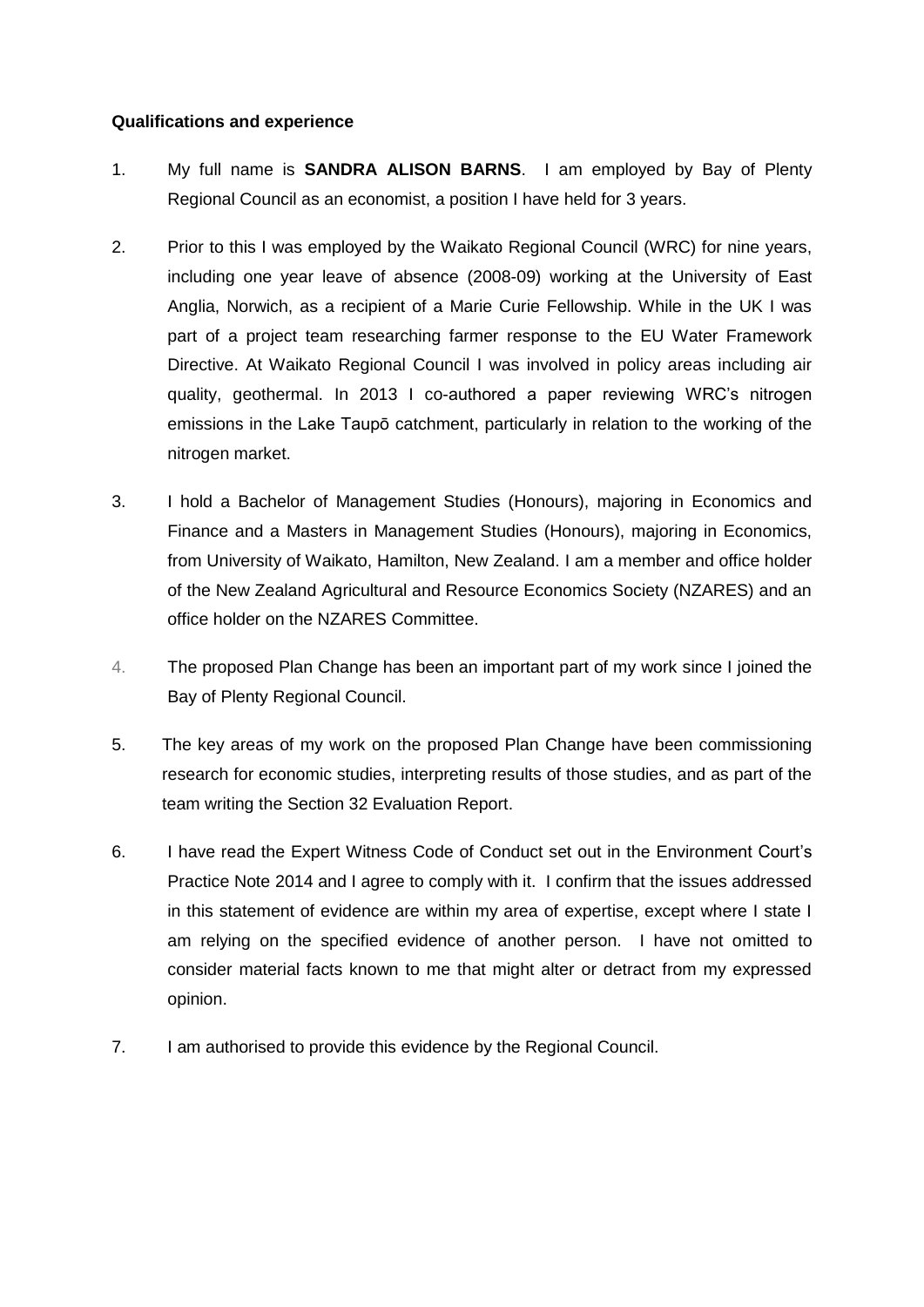## **Scope of Evidence and Summary**

- 8. The scope of my evidence covers the economic benefits and costs of the proposed Plan Change, and the social costs where they overlap with economics, in order to provide the Panel with an understanding context policy decisions.
- 9. Direct economic evidence will be presented by authors of the following four reports that have been important to informing decisions in the proposed Plan Change:
	- (a) Perrin Ag (2014). Rotorua NDA Impact Analysis.
	- (b) Perrin Ag (2016). Update of the 2014 NDA Impact Analysis.
	- (c) Parsons O, Doole G and Romera A (2016). On-farm effects of diverse allocation mechanisms in the Lake Rotorua catchment.
	- (d) Market Economics Limited (2015). Economic impacts of Rotorua nitrogen reduction. District, regional and national evaluation.
- 10. These reports, along with other reports commissioned by the Regional Council, have formed part of the Section 32 evaluation produced by the Regional Council to support the Proposed Lake Rotorua Nutrient Management Rules Plan Change 10.
- 11. My evidence will focus on the four reports listed above, and on selected other reports commissioned by the Bay of Plenty Regional Council which are referenced throughout the evidence. These are the most relevant of a large number of economic studies undertaken over the past 10-plus years.

## **The costs of restoring water quality in Lake Rotorua**

- 12. While the Council has only had an economist on staff since March 2014, the Council's Land Use Technical Advisory Group (2004-2007) and later the Land Technical Advisory Group (established 2012) has included agricultural and resource economists. To the present day Council staff maintain professional relationships with external consultants for economic advice and research. Included are experts with practical knowledge of farms and farming systems.
- 13. In general, economic information has been provided to Council in two main ways. Firstly, research has been commissioned by Council to explore or address specific issues or understand costs and benefits of particular policy approaches, for example, the total costs of the reduction required for the Lake Rotorua (Nimmo Bell, 2011,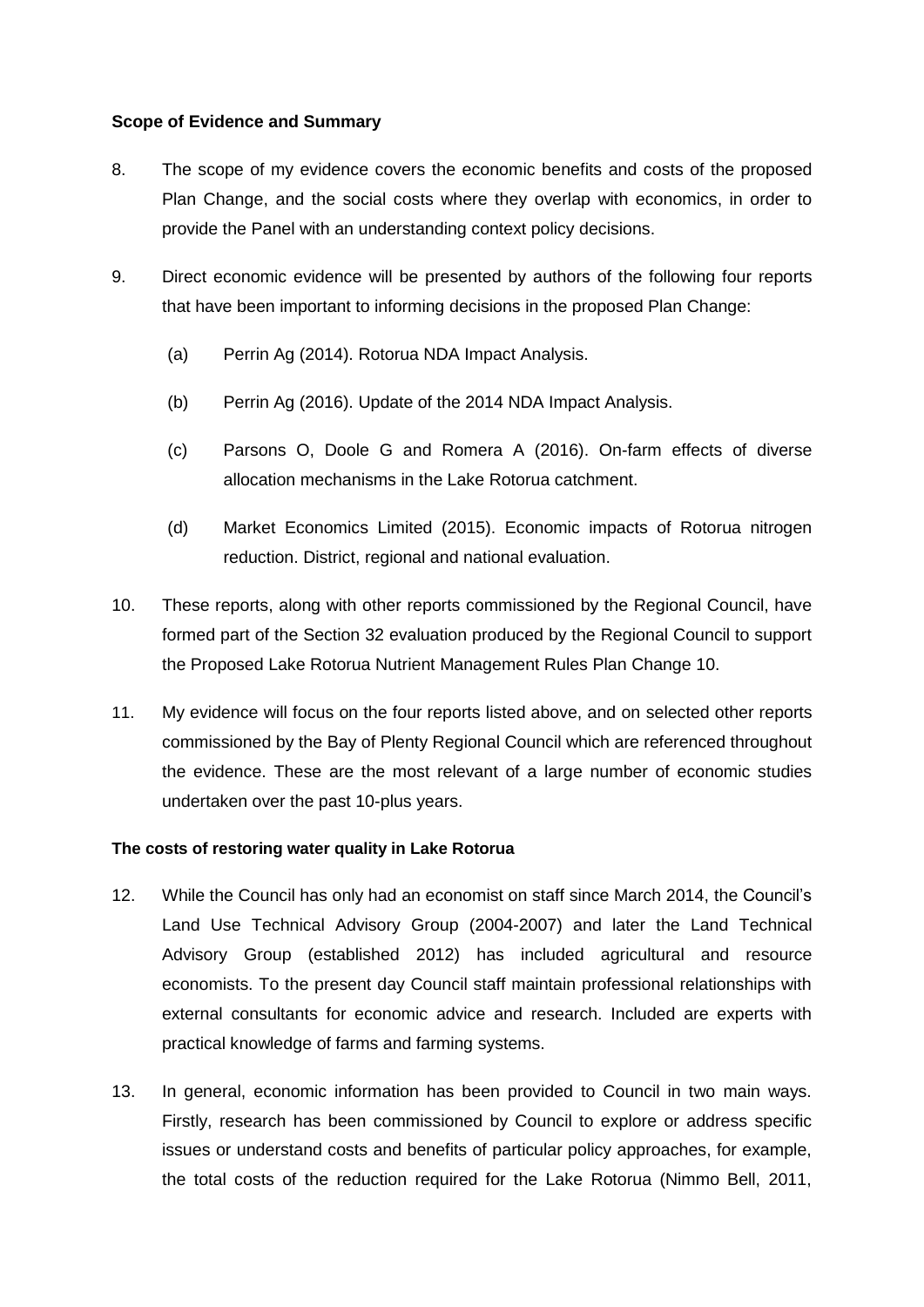Market Economics Limited 2011), and later the feasibility of a two-step approach, which is the rules and incentives funding option (NZIER, 2013). The second way has been through public good research by organisations such as Mōtū and the University of Waikato.

- 14. Council has commissioned economic work to understand the costs and benefits of tackling the Lake Rotorua water quality issue dating back more than a decade. Examples include a 2004 report from McKinlay Douglas Limited investigating and advising Council about making a case for central government funding to help restore lake water quality, and how costs of restoration might be allocated between different stakeholders. Other early economic work included land use change scenarios for the Lake Rotorua catchment based on restrictions in the total nitrogen from land use activities, and estimated the costs of these restrictions to landowners and the wider economy (Nimmo Bell, 2004). In 2007, Council commissioned a study of winter grazing management practices that could be realistically used to reduce losses of nitrogen and phosphorus into the lake (Taylor and Park, 2007). These are examples from a large body of economic work that has continued as Council has looked for ways and explored costs of improving lake water quality.
- 15. In 2011, when the Trophic Level Index (TLI) of Lake Rotorua was 4.8, Council commissioned a major report that provided the nitrogen reductions and economic costs of three scenarios, each reducing the annual load of nitrogen to the lake by 300 tonnes. Three land use change scenarios portrayed different patterns of reduction or conversion of high nitrogen land uses such as dairy farming, to lower nitrogen land uses, such as forestry. The land use changes were modelled over 10, 25 and 50 years implementation periods. This research, which was a complex mix of economics and science, demonstrated the level of land use change and investment that would be required to achieve the TLI 4.2 target and the costs to the wider economy in the absence of funding (e.g. the incentives fund).
- 16. The Lake Rotorua Stakeholder Advisory Group (StAG) was set up in late 2012. Economic reports commissioned through or reported to StAG have included types and costs of nitrogen mitigations available to farmers<sup>1</sup>, the impacts on farm profitability<sup>2</sup>, the economic impact on farms and the wider economy under different

 $\overline{1}$ <sup>1</sup> Perrin Ag (2012). Farmer Solutions Project. The Lake Rotorua Primary Producers Collective initiated this report, which was funded by BOPRC.<br><sup>2</sup> Perrin Ag (2014), Botarus NDA impect a

Perrin Ag (2014). Rotorua NDA impact analysis. Phase 1 project.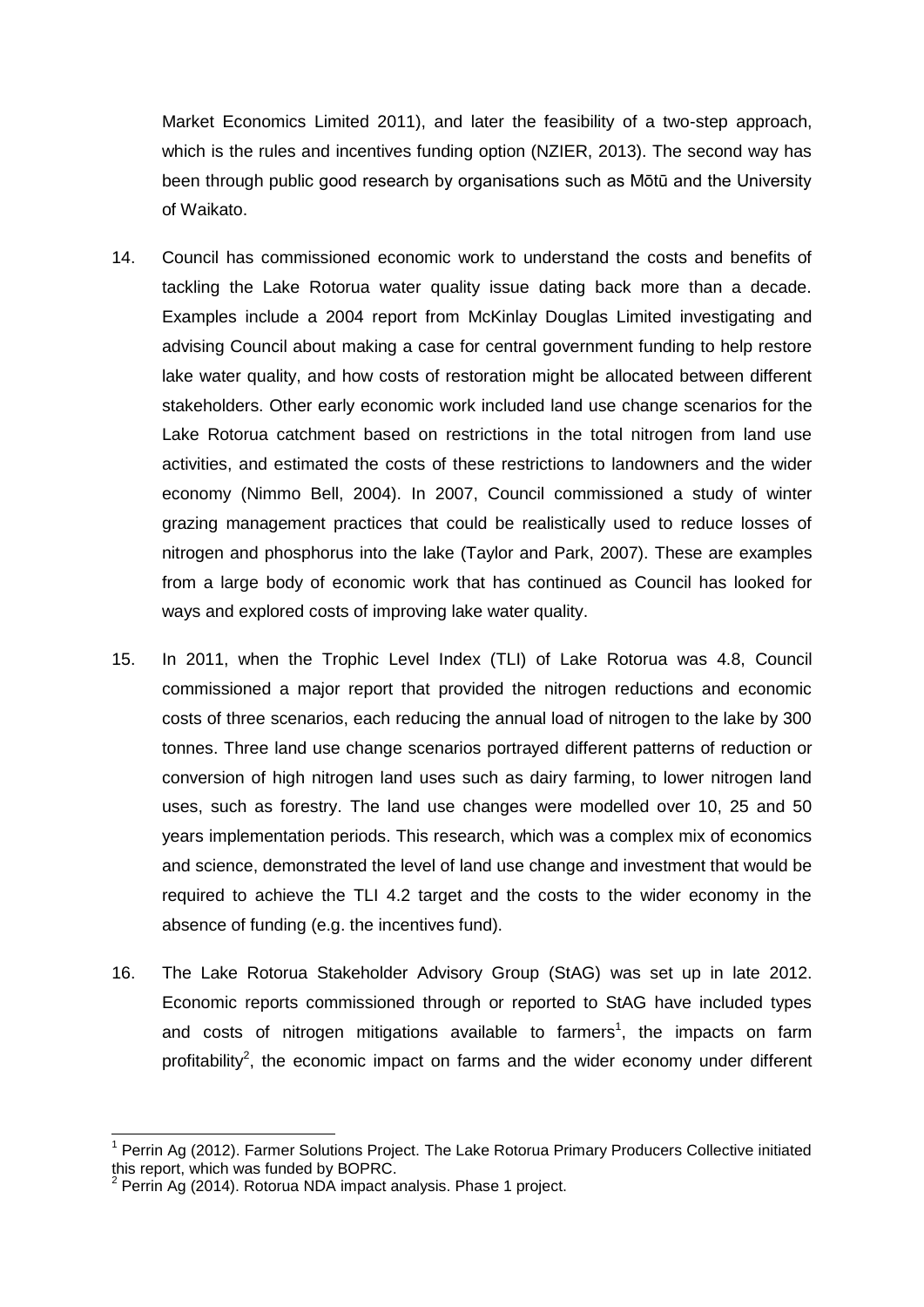allocation scenarios<sup>3</sup>, the attributes of alternative nitrogen allocation methods, systems for trading nitrogen allowances<sup>4</sup>, and small blocks in the catchment<sup>5</sup>. The Council also commissioned a report on the impact of the proposed Plan Change on land values in the Lake Rotorua catchment<sup>6</sup>.

- 17. The following key economic reports were commissioned throughout the StAG process, and form an important part of the economic evidence to be presented:
	- (a) Perrin Ag (2014). Rotorua NDA Impact Analysis. The purpose of this research was to gain a better understanding of the likely costs of the Nitrogen Discharge Allowance (NDA) policy at farm level. The research assesses the potential for farms to reduce nitrogen discharges and the impact on operating profit for eight dairy farms and 10 drystock farms. The farms were a mix of real and hypothetical case studies broadly representative of farm systems in the catchment. Nitrogen discharge ranges of 30-40kgN/ha/year (dairy) and 10-20kgN/ha/year (drystock) were based on Overseer 5.4.11. In this research the farming strategy could change to reduce nitrogen and/or increase profitability (e.g. change in ratio of beef to sheep). Product and input prices were averages for the 2013/14 year, except for the milk price which was set lower at the medium term milk price of \$6.60/kg MS. [Refer evidence of Lee Matheson].
	- (b) Perrin Ag, 2016. Update of the 2014 NDA Impact Analysis. This report was commissioned by Council to update the 2014 report, using the figures now available for individual farm provisional NDA, updating to Overseer 6.2.0, and revising medium term pricing expectations (the milk price was revised down to \$5.50). Perrin Ag was also asked to identify gaps in the case studies within the allocation range for each sector. The case study farms were analysed for their ability to reduce nitrogen leaching down to a provisional NDA while remaining profitable. [Refer evidence Lee Matheson].

 $\overline{1}$  $3$  Timar L, Anastasiadis S, Kerr S (2013). Modelling the free allocation of nutrient discharge allowances among heterogeneous farmers in the Lake Rotorua Catchment (Draft). Mōtū Economic and Public Policy Research.

<sup>4</sup> Connor R (2014). Nutrient trading in the Lake Rotorua catchment; Connor R (2014). Options for trading nitrogen discharge entitlements in the Lake Rotorua catchment; Connor R (2014). Rotorua Lakes nutrient trading working paper.

<sup>&</sup>lt;sup>5</sup> Land Connect Limited (2015). Lake Rotorua catchment small block sector review. Report prepared for the Bay of Plenty Regional Council.<br><sup>6</sup> Telfer Young Limited (2015). Land values in the Rotorua area and the Lake Rotorua catchment.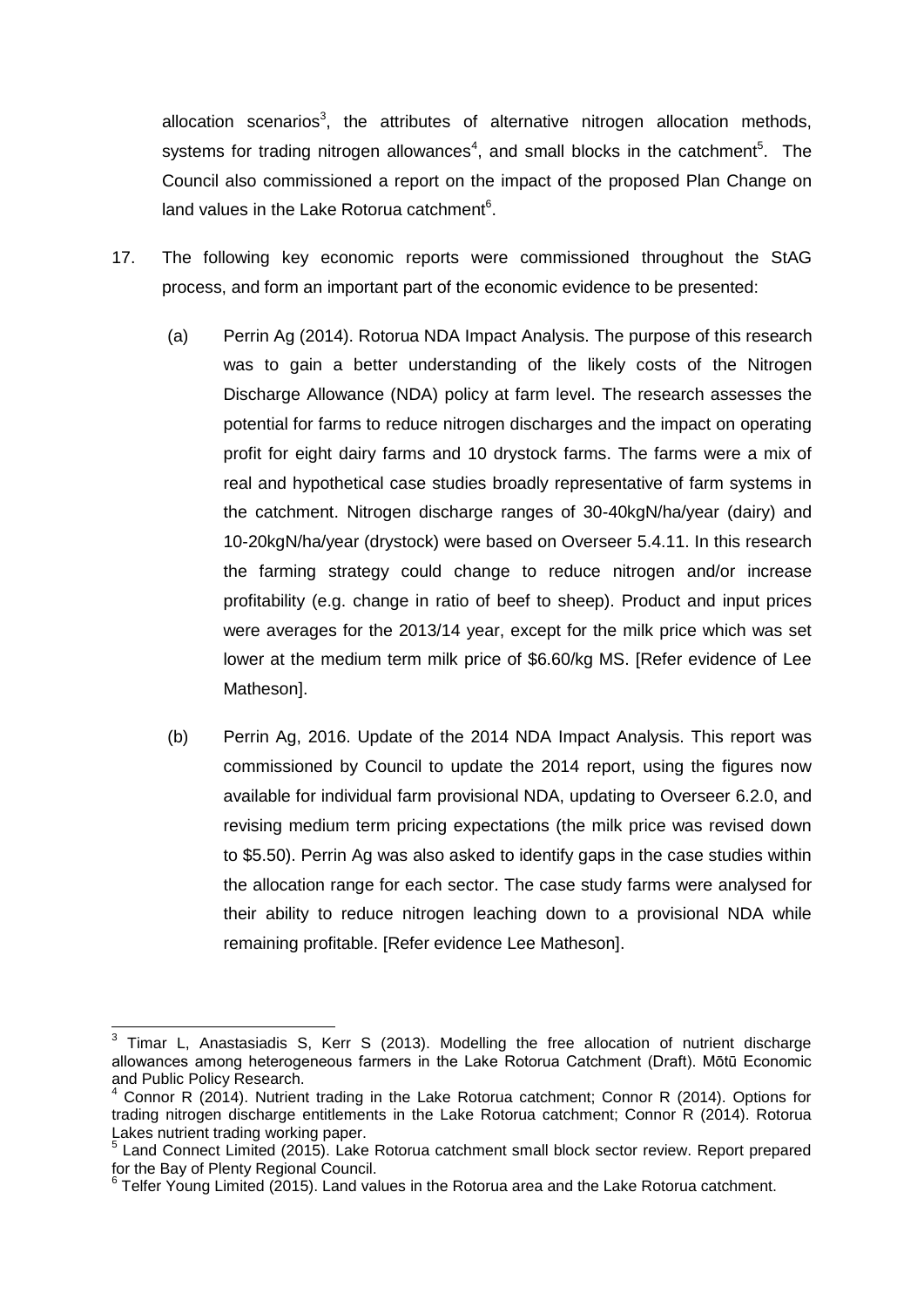- (c) Parsons, Doole and Romera (2015). On-farm effects of diverse allocation mechanisms in the Lake Rotorua catchment. This analysis was commissioned by StAG to estimate the economic impacts and distribution of costs of different allocation methods. Eight allocation scenarios were modelled, as agreed through StAG. The modelling results were important in assisting StAG's discussion and decisions about allocation (discussed below). The modelling was based on Overseer 6.1.3. Different levels of nitrogen discharge allowance trading were tested to provide costs under different trading scenarios. Assumptions included medium term pricing expectations, including a MS price for dairy of \$6/kg. [Refer evidence of Professor Graeme Doole]
- (d) Market Economics Limited (2015). Economic Impacts of Rotorua Nitrogen Reduction. District, Regional and National Evaluation. The purpose of this analysis was to estimate the cost of different allocation options to the district, region and nation. This analysis followed on from the Parsons et al report, and used the output from that modelling. Three allocation scenarios were modelled; single sector target, natural capital, and sector range. Market Economics were also asked to consider benefits, such as those to the tourism sector. As with the work by Parsons et al. this work was useful in understanding the wider implications of different allocation choices. [Refer evidence Dr Nicola Smith].
- 18. It is important to note with the Parsons et al (2015) and the Market Economics Limited (2015) reports that they provide projections for a future date after the changes from the proposed policy has worked through and the catchment reaches a post-policy equilibrium. They don't attempt to show the transition to this new state.

#### **The wider economic context**

- 19. Deterioration of Lake Rotorua water quality began in the 1960s and has been the subject of concern since then [refer evidence Andrew Bruere and Stephen Lamb].
- 20. In economic terms, the impact of deteriorating water quality (increasing nutrient levels or eutrophication) in Lake Rotorua is primarily a negative externality, which occurs when an individual or firm undertakes an activity that imposes uncompensated costs on others. In the 1970s and 1980s, the local council applied costs for sewage treatment to the local community. Although sewage treatment and disposal has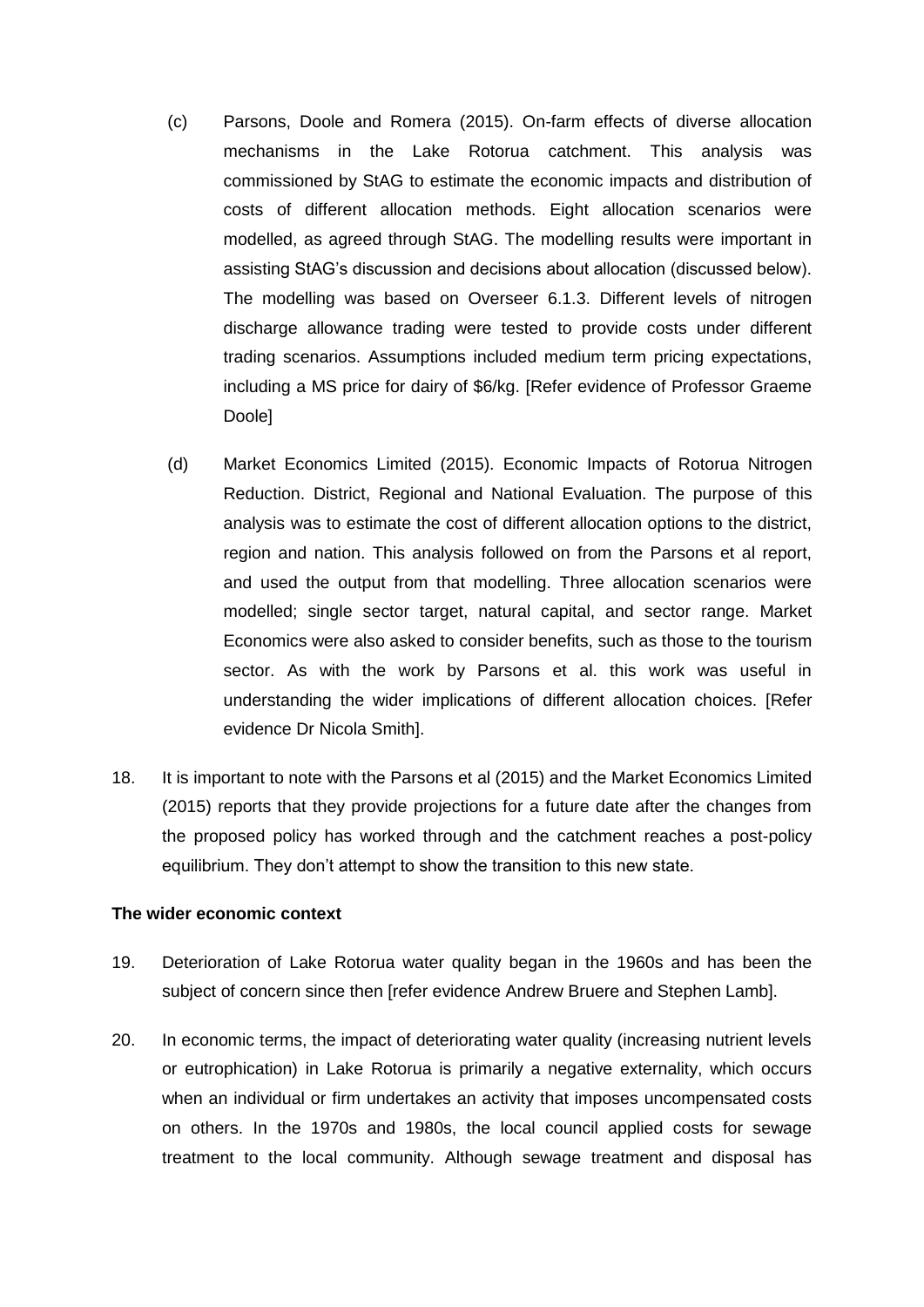changed, externalities imposed by past and current agricultural practices remain as the current issues.

- 21. The social and cultural costs to the wider community include perceived negative changes to the look, smell and feel of the lake [Refer para 78 onwards], reductions in enjoyment of recreational activities such as boating, swimming, wading, and fishing, loss of cultural values such as the mauri of the Lake, and economic costs for sectors dependent on the lake – such as tourism [Refer evidence of Dr Nicola Smith].
- 22. While effort continues to reduce the sources of nutrient to the Lake, the heavily nutrified lake and subsequent poor water quality are managed by dosing the lake (via streams) with alum [Refer evidence of Andrew Bruere]. The cost of alum dosing  $($500,000/year)$  is shared by taxpayers and ratepayers.<sup>7</sup> In any year should dosing fail to manage sediment nutrients, algal blooms may develop, and the associated economic and social costs such as amenity values and tourism reductions will be shared by the wider community. As alum dosing is only a temporary 'fix' the risk associated with failure is impacted on current and future generations. This raises the question of what constitutes an appropriate measure of water quality that may address generational effects.

## **The trophic level index**

- 23. The other evidence filed on behalf of Council provides an explanation of the way that the community contributed to the setting of the operative TLI [see Bruere, Lamb]. From an economics perspective, the main points I would like to make are that the TLI went through a full Schedule 1 process, and to that extent, reflects the community decision on how much negative externality is acceptable – for Lake Rotorua the TLI was set at a point that required improvement in water quality.
- 24. Objective 10 in the operative Regional Water and Land Plan establishes the TLI for Lake Rotorua at 4.2. The TLI levels for the Rotorua Lakes were consulted on in late 2001 prior to notification of the Plan, and again through the submission process in 2002-03 when Council received eleven submissions on the TLI objective. Four submissions sought removal of the TLIs for the lakes, while seven supported them. In

<sup>-</sup> $<sup>7</sup>$  In the year to March 2015 the cost of liquid aluminium sulphate delivered to BOPRC was \$536,000.</sup> This does not include the cost of dosing the streams. This is a Deed Funded intervention, and so 50% is funded by taxpayers (central government funding), 25% is a general rate across the Bay of Plenty region, and 25% is a targeted rate for Rotorua ratepayers.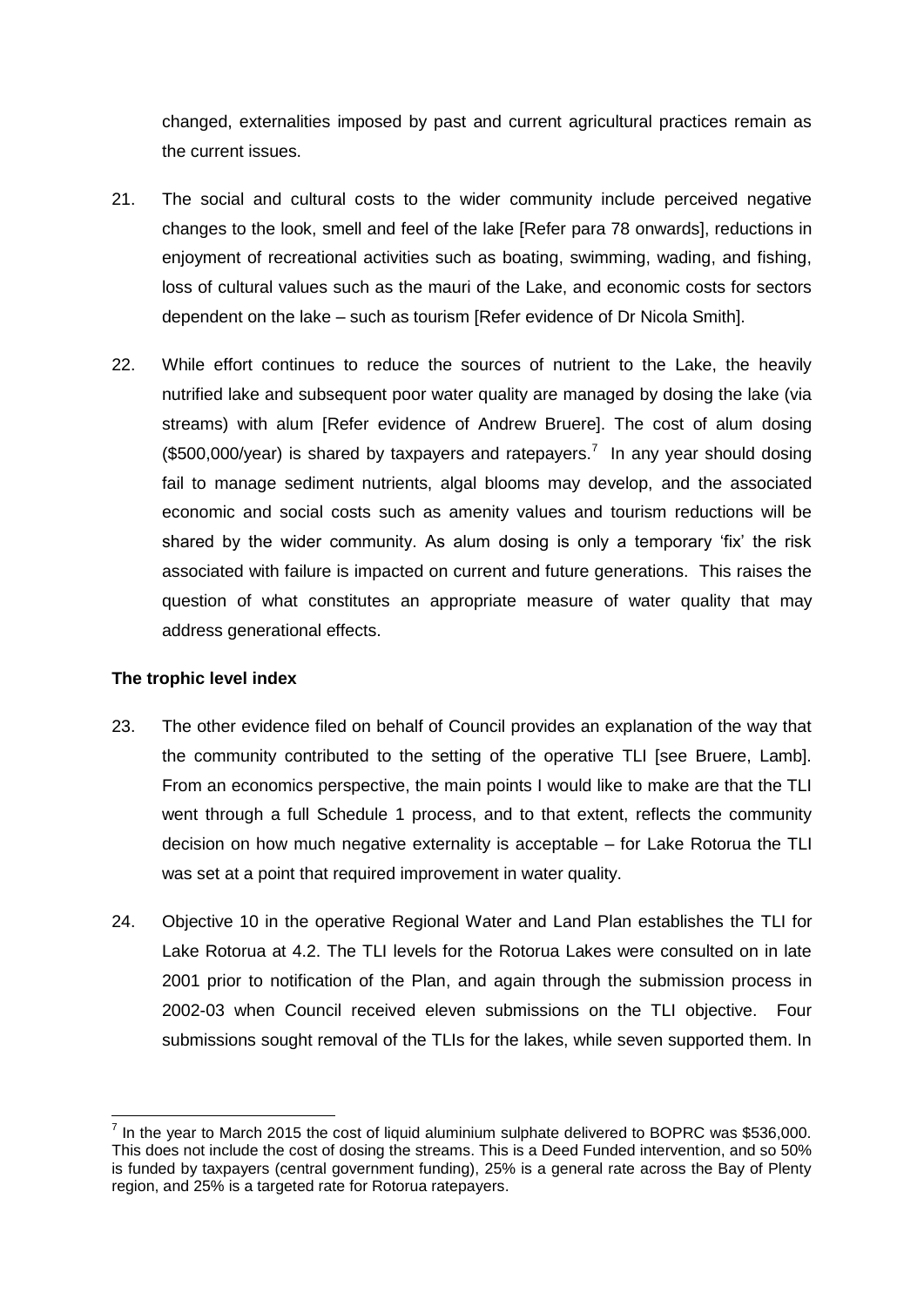2004 a Hearings Committee considered these submissions and recommended that Council retain the TLIs as they appeared in the Plan.

- 25. In addressing the negative externalities (primarily sources of nutrients currently flowing into the lake) Rule 11 of the operative Regional Land and Water Plan set benchmarks for farms in the Lake Rotorua catchment at the average of 2001-2004 nitrogen leaching levels. The proposed policy is considered from the status quo – the Rule 11 benchmarks.
- 26. The Rule 11 benchmarking process provides the starting point for reduction [see Lamb] and reflected the position that the costs of a cleaner lake would include no further development or intensification that increased nitrogen loss (other than via consent). That economic signal has been in place since Rule 11 was introduced in 2005, and was followed by the RPS, notified in November 2010, and made operative in 2014.

#### **Land use in the catchment**

- 27. In terms of the district, the number of dairy farms and drystock farms in the lake catchment is about 12% and 30% respectively of the district. Livestock numbers are of similar proportions to the number of farms.
- 28. Deer farming has been important in the Lake Rotorua catchment in past years, but the changing economics has reduced the number of deer farms. This is a national trend. In late 2015, I investigated deer farming in the Lake Rotorua catchment. At that time there were 13 deer farms fully in the catchment. Of these, 11 were greater than 10 hectares and seven of those farmed deer exclusively.
- 29. As part of the investigation I contacted the two major processors of deer products in the Rotorua district. The processors source very little of their product from the local deer farmers, and so are situated in Rotorua for other reasons. Over the past 10 years three Rotorua-based deer product businesses have ceased operation, aligned with a general decline in deer farming in Rotorua district and across New Zealand.
- 30. The Perrin Ag 2014 report included a deer farm (venison) case study deer for its ability to reduce nitrogen. The analysis suggested that the farm could achieve the reduction in nitrogen and improve profitability. While these results cannot be extrapolated across all deer farms, it suggests that deer farms may be like other pastoral farms, with a range of impacts that are farm dependent.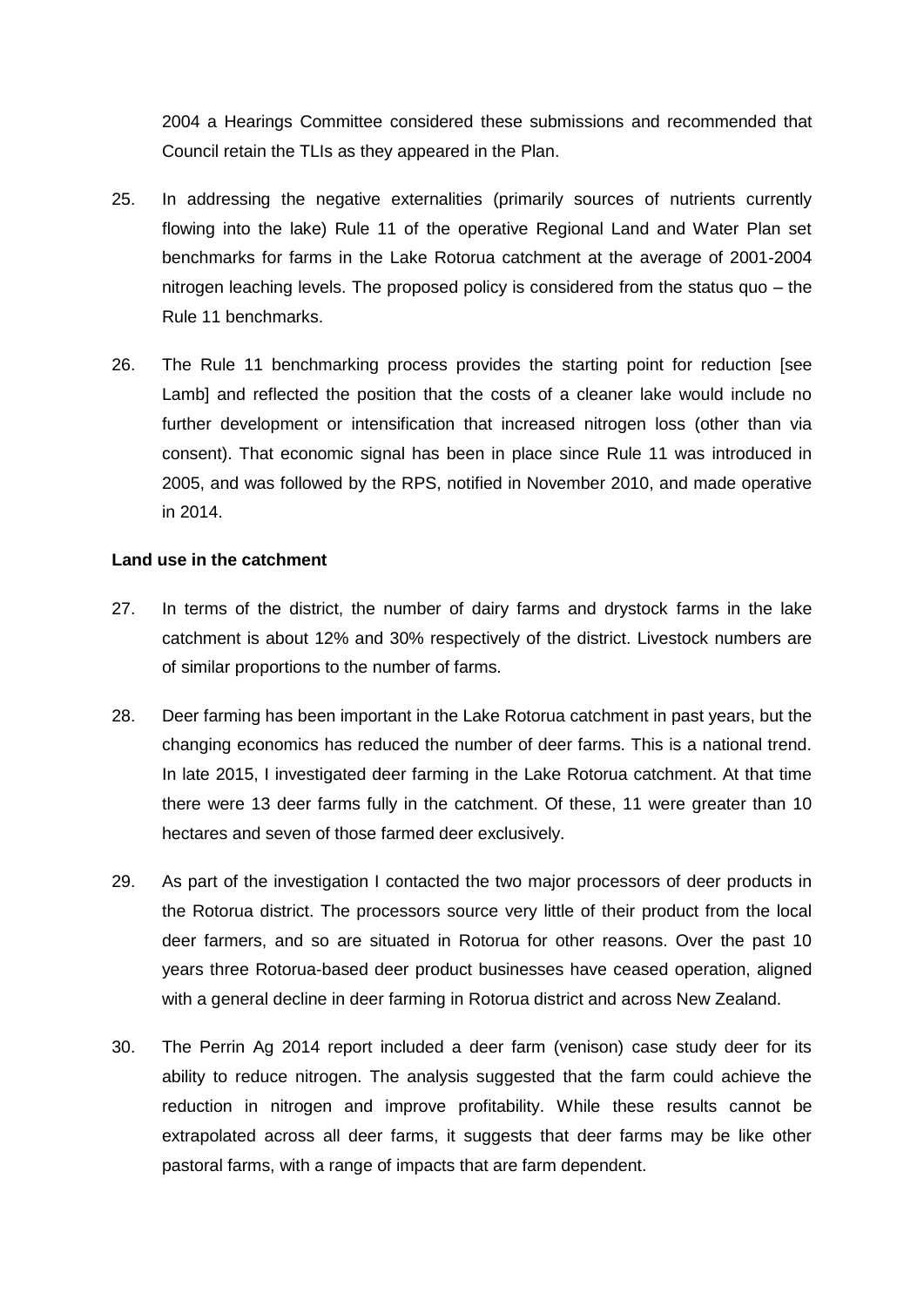- 31. The Parsons et al. analysis omitted deer farming as a single sector in the economic model, considering that the complexity involved in the inclusion of the relatively small and heterogeneous sector would outweigh the benefits. Instead the hectares in deer farming were included as drystock in the economic model.
- 32. Deer farming is a relatively low nitrogen leaching activity. Deer farmers I contacted reported that deer fencing remains on ex-deer farms, so there is potential to re-enter the industry should the economics of deer farming improve.
- 33. Small blocks (<40ha) are a feature of the Lake Rotorua catchment. The approximately 1,400 small blocks cover 5,600 hectares, making up 13% of total rural land. Most (70%) small blocks are less than 4 hectares, covering 1,104 hectares. Drystock is the most common effective land use on small blocks (90%, 3755 ha), followed by dairy support (6%, 265 ha).
- 34. The quantity and diversity of small blocks make it difficult to connect meaningfully with small block owners. Research indicates that while the majority of small block owners are engaged in some form of production from their land, generally this is not the sole support of their households. Of the 1,045 small blocks of less than 4 ha, just 2% are registered for GST.
- 35. The area in small blocks was represented in the economic modelling (Parsons et al. 2015) as low productivity drystock farms. In the model small blocks were constrained in terms of land use change to unrealistic land uses, such as forestry.
- 36. Potentially, enabling nitrogen discharge allowances to be transferred (traded) in the Lake Rotorua catchment can lower the overall costs of achieving the 435t sustainable limit. For example, farmers who have high mitigation costs can purchase nitrogen allowances if they are cheaper than mitigating, while farmers who have lower costs of mitigation can mitigate and sell their allowances. Where farmers cannot trade each farmer must mitigate regardless of the cost.
- 37. In modelling the Lake Rotorua catchment, Parsons, Doole and Romero tested different assumptions about trading to test the sensitivity costs and actions to levels of trading. The modelling results confirmed that the ability to trade reduces the overall cost of achieving the required reductions. However, landowners may make decisions not to change land use (such as dairy to forestry), or to hold allocation for 'insurance' in case the nitrogen is required in the future.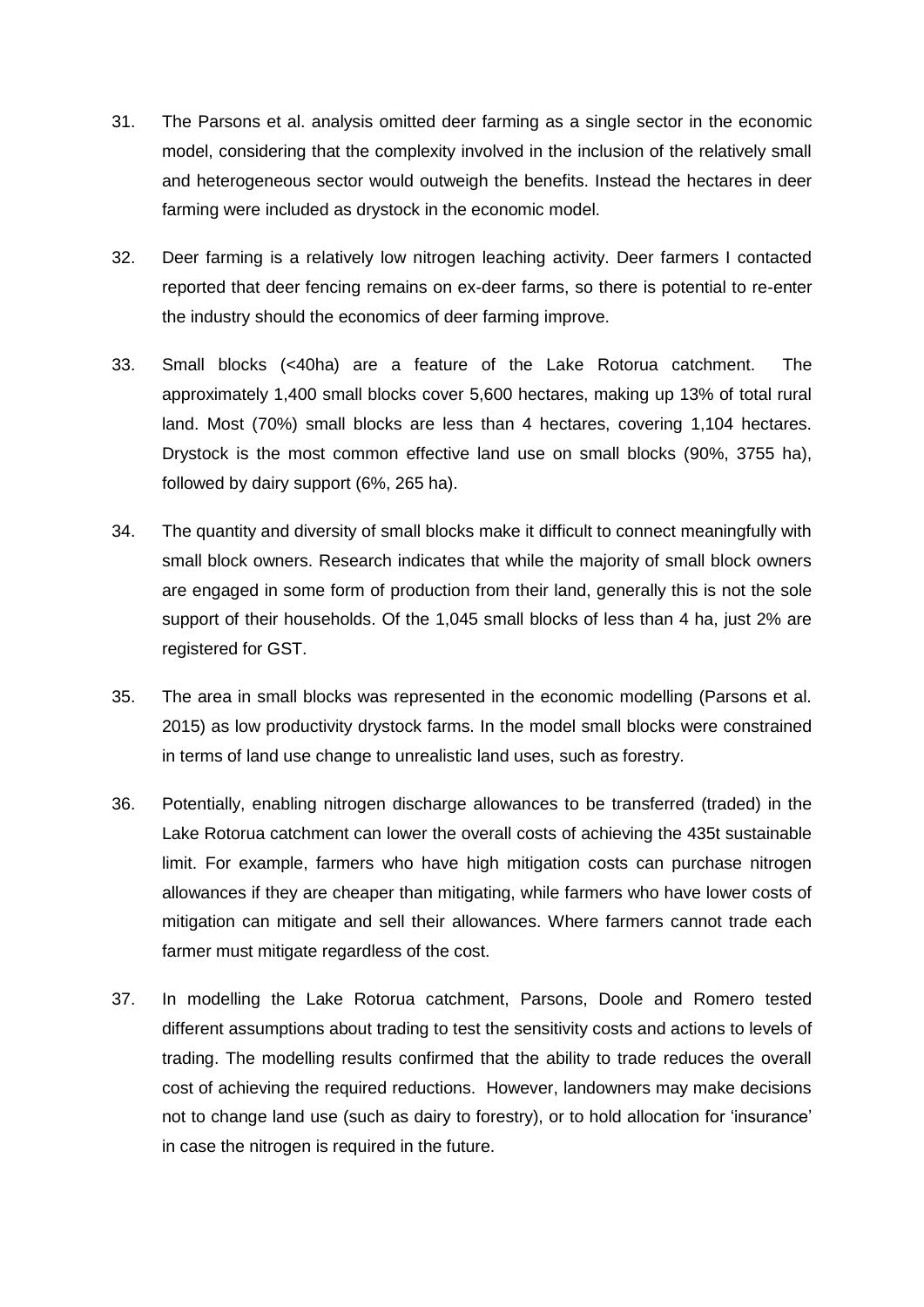# **The Regional Policy Statement**

- 38. The RPS framework is described in Stephen Lamb's evidence. The RPS (Policy WL 5B) requires allocation (to land use) of the assimilative capacity of the lake regarding nitrogen. Some of the principles and considerations with respect to allocation are economics based, including:
	- (a) Extent of immediate impact
	- (b) Public and private costs and benefits
	- (c) Resource use efficiency
	- (d) Existing of farm capital investment; and
	- (e) Ease of transfer of the allocation

These considerations have informed Council's decision to undertake the level of economic analysis to date. This analysis is set out in the evidence of Dr Nicola Smith and Professor Graeme Doole, which I have coordinated.

#### **Capping nitrogen and enabling transfer**

39. A policy option to allocate for an environmental good or service (assimilative capacity of the lake) with a cap (435t N leaching), and allow for the transfer of rights is termed a 'cap and trade' system. It sets up a trading market by setting parameters and enables individuals to make business decisions within those parameters. This approach assumes that people respond to economic imperatives with market-based policy options cheaper and easier to administer than non-market alternatives. It also recognises that farmers are better at making decisions about their business operations than government agencies. However, an environmental cap and trade system does move an open access resource into a private property rights system with attendant problems of determining and administering property rights. By comparison, regulation is a non-market policy option, where government might limit the number of livestock per hectare, the kg of chemical fertiliser per application, per season, how, where and when effluent is spread, and other factors that contribute to nitrogen leaching.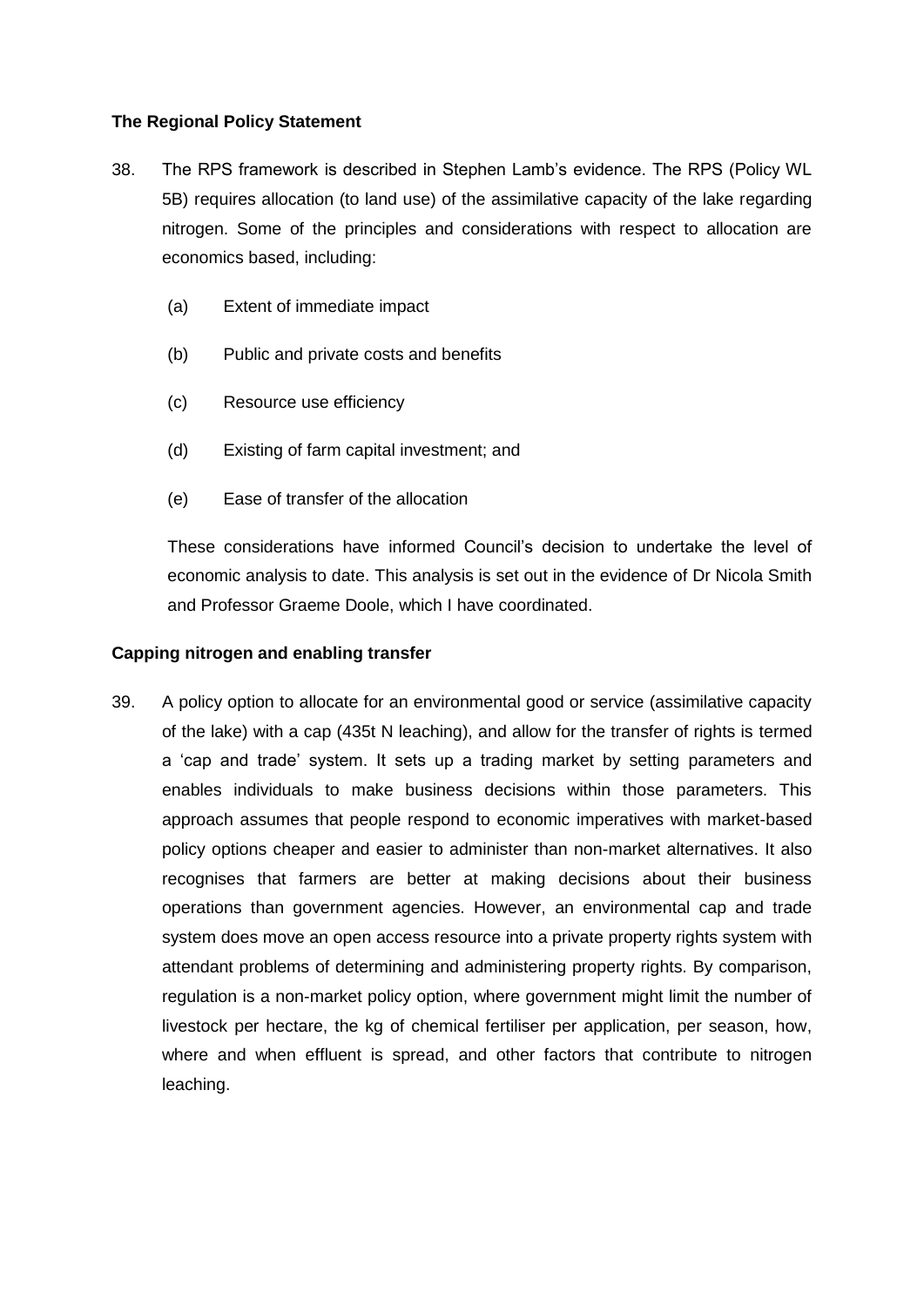# **Allocating rights to discharge nitrogen<sup>8</sup>**

- 40. Alternative ways to allocate nitrogen was a key discussion topic for StAG in early 2013. StAG developed principles in addition to those in the RPS, including the following economics-based principles:
	- (a) Preference given to the allocation approach that has the least overall economic impact.
	- (b) Existing investment (including in infrastructure, land value, cash investment and in nutrient loss mitigation) will be recognised.

StAG's principles also included not rewarding high nitrogen loss practices relative to sector norms, which would serve to limit the top end of nitrogen use/loss within sectors, and ensure windfall gains would be minimised.

- 41. In February 2013, Mōtū staff presented the results of economic modelling on sector averaging and grand-parenting allocation in the Lake Rotorua catchment (Mōtū, 2013). Findings demonstrated that benchmarked properties differed in nitrogen leaching due to farm management practices and to geophysical factors outside the farmer's control (e.g. soil type, rainfall). In March 2013, StAG discussed nutrient allocation as a special topic in a 2 hour session facilitated by Suzie Greenhalgh, economist, Landcare Research. Seven allocation methods were considered, including sector averaging. Broad agreement was reached to develop a hybrid allocation method based on sector averaging with ranges. Important arguments for sector averaging are that it would not reward high discharges relative to sector norms, and would not provide windfall gains.
- 42. In July 2013 The Primary Producers Collective (PPC) tabled the report *'Draft Alternative Lake Rotorua Catchment Nitrogen Policy'* at StAG (Primary Producers Collective, 2013). This paper proposed sector range allocation, with sector averages of 35khN/ha for dairy, with a range of 30-40 kgN/ha, and drystock 13kgN/ha, with a range of 9-17kgN/ha. It must be noted that the paper included a disclaimer that it was not an endorsed PPC position. The Collective's proposal was accepted by StAG as a framework for a StAG Position Paper to Council in September 2013, representing a

<sup>-</sup> $8$  Refer evidence of Stephen Lamb for more detail on this process.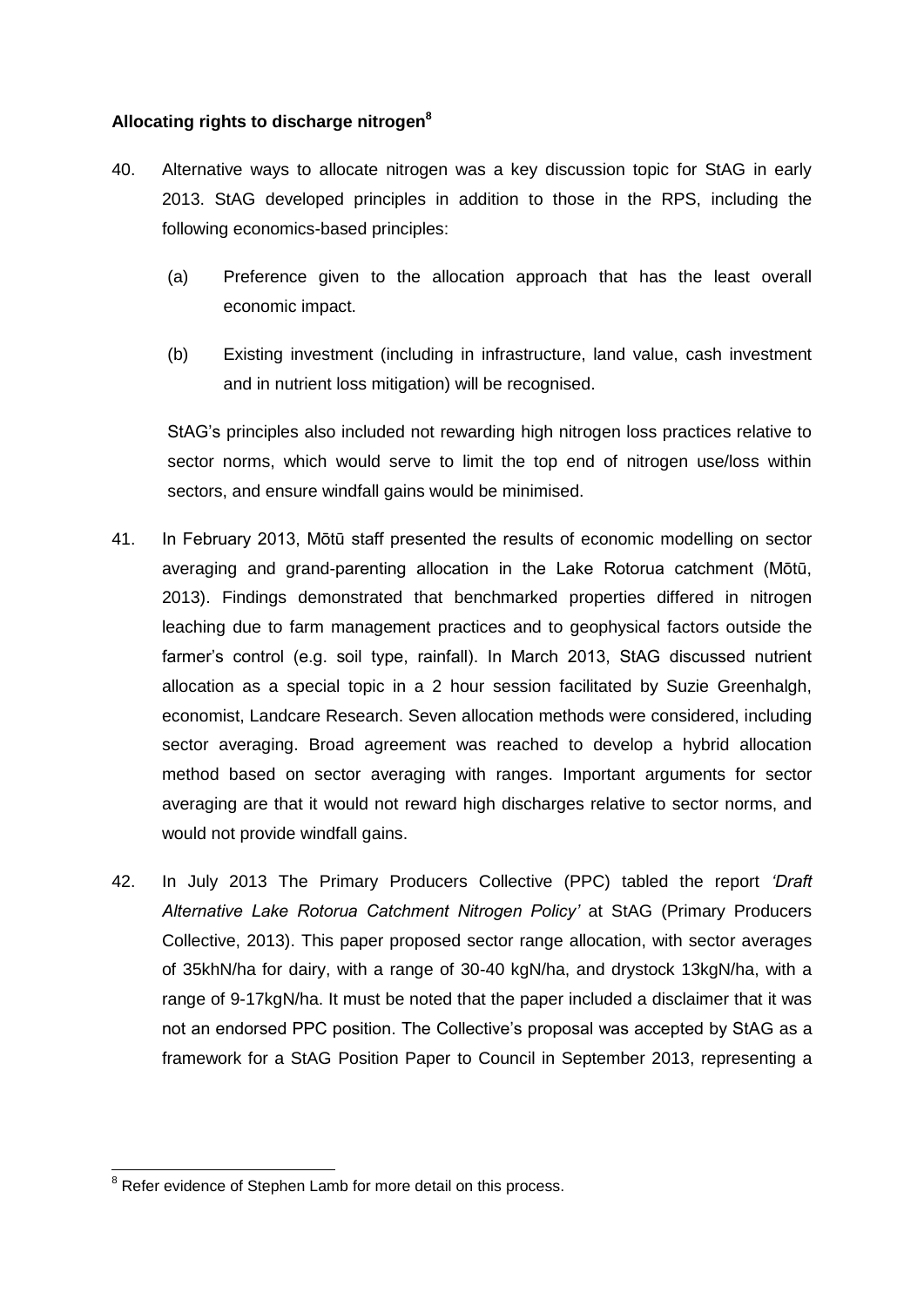'collaborative solution' that endorsed the sector allocation approach as the preferred allocation option.<sup>9</sup>

- 43. In July 2015 nitrogen allocation methods were again considered, and the proposal for the 'Catchment Economic Impacts Analysis' was presented by Oliver Parsons, DairyNZ.<sup>10</sup> The proposal to undertake this study was further developed and refined through StAG, and set out a participatory approach to the catchment modelling by Parsons, Doole and Romera, and the district and regional economic analysis by Market Economics Limited.
- 44. Differences between the proposal provided in Appendix 1 and the eventual report was the addition of two alternative sector range scenarios, and the representation of trading in the model. The proposal includes fully efficient trading, two levels of less efficient trading, and one scenario with no trading. In a review of the proposal, a criticism was the inclusion of inefficient trading. While acknowledging that the trading market will not work perfectly, the suggestion that farmers would never trade was questioned.
- 45. A committee was formed to advance this project, comprising Oliver Parsons (DairyNZ), Ben O'Brien (Beef and Lamb NZ), Gwyn Morgan (Federated Farmers), Alvaro Romero (DairyNZ) and myself, (Sandra Barns (BOPRC). Representative farms and mitigation protocols were agreed through workshops (as described in the proposal). Workshop participants included committee members, plus Andrew Burtt (Beef and Lamb NZ), Mark McIntosh (AgFirst), and Lee Matheson (Perrin Ag).<sup>11</sup> StAG received updates on progress from the committee, and preliminary results were presented at StAG meetings by Oliver Parsons.
- 46. Professor Graeme Doole and Alvaro Romera presented the final report on catchment modelling in April 2015 [Refer evidence of Professor Doole].
- 47. As an extension to the farm and catchment economic modelling, Market Economics Limited was asked to model the farm-level impacts at the district, regional and

-

<sup>9</sup> Lake Rotorua Stakeholder Advisory Group (2013). Lake Rotorua Stakeholder Advisory Group (StAG). Position Paper – Allocation rules and incentives. Position paper prepared for the Bay of Plenty Regional Council Meeting 17 September 2013. Objective File Ref A1675666.

<sup>&</sup>lt;sup>10</sup> Refer Appendix 1.

<sup>&</sup>lt;sup>11</sup> Not all people attended every workshop.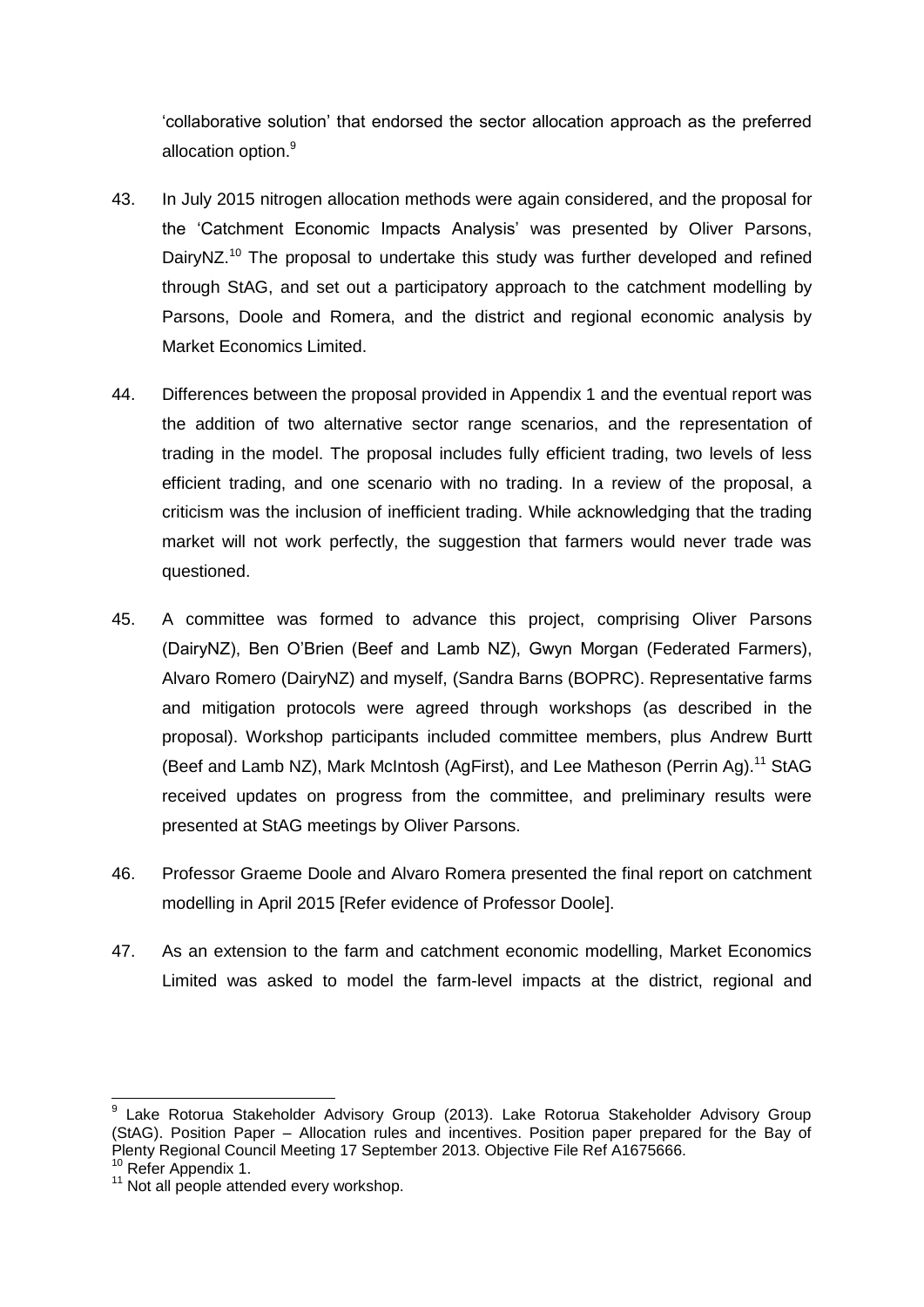national level.<sup>12</sup> Three allocation options were analysed, covering the interests of StAG and a range of modelled outcomes (lower cost to higher cost):

- (a) Sector average (single target)
- (b) Natural capital allocation
- (c) Sector range<sup>13</sup>
- 48. Dr Nicola Smith will present to the Hearings Committee on the methodology and findings of this research. Dr Smith's work included an estimate of potential costs to tourism, should poor lake water quality result in fewer visitors to Rotorua, or to less time spent by visitors in Rotorua. The inclusion of tourism recognises the value to visitors of a clean lake and was used as an indicator of the potential cost of not addressing water quality<sup>14</sup>. A key point made in respect to these potential impacts is that the benefits of a clean lake occur in different industry sectors (e.g. accommodation and food and beverage sectors) to the costs (mainly agricultural sectors), and vice versa for the status quo.
- 49. A key result from the modelling of Parsons et al. and Market Economics Limited is that regardless of the allocation, if trading is 100% efficient then the land use will reach the same equilibrium and output for the catchment will be the same. At an individual level, different allocation creates different distributions of wealth. Where trading is not efficient costs tend to increase because individuals made decisions for non-economic reasons (or reasons that are not inputs in the model).

## **The timeframe for reduction**

-

50. By 2022, 70% of the nitrogen leaching reduction must be achieved (RPS Policy WL 6B), of which 100t will come from the purchases of nitrogen discharge allowances by the Incentives Board. At that time, farmers will be required to reduce 42t collectively through management changes identified in Farm Nutrient Plans. By 2032, the 435t annual target must be achieved.

 $12$  This is Item 11 in the proposal provided in Appendix 1.

<sup>&</sup>lt;sup>13</sup> The sector range modelled by Market Economics Limited was one of those in the Parsons et al. report, referred to in that report as Sector Range (1)

<sup>&</sup>lt;sup>14</sup> This should not be misinterpreted as estimating the benefits of improving water quality through the proposed rules.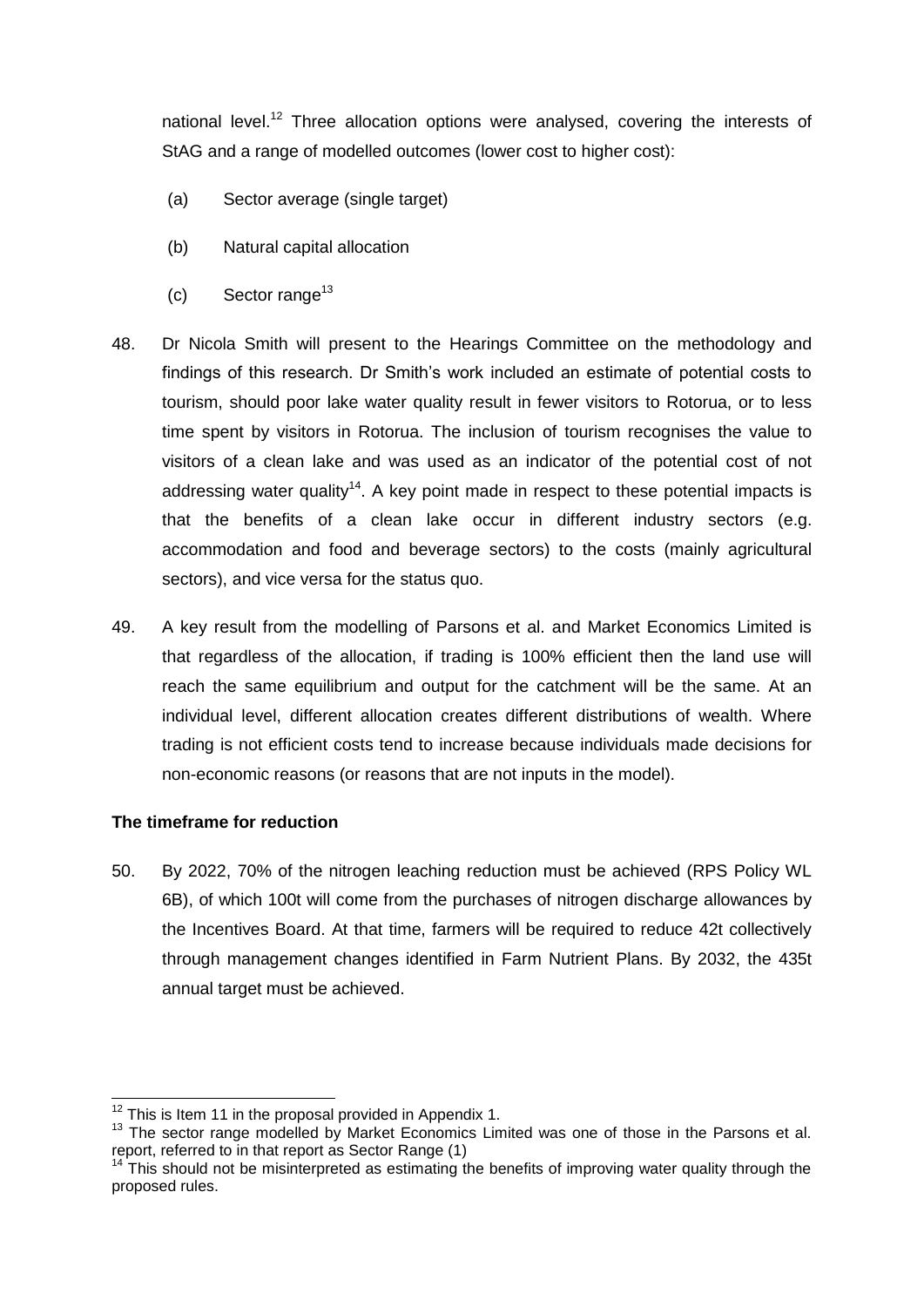- 51. Meeting nitrogen reduction requirements will require farm management changes. The policy timeframe will assist the need to address the knowledge gap that is likely to exist regarding farmer ability to implement mitigations.
- 52. The Parsons at al. (2015) and Market Economics Limited (2015) analyses are based on medium term prices for inputs and outputs, current farm practices, currently available mitigations in evaluating the future outcomes of nitrogen reduction policies. Both models look into the future and provide an estimate of farm, district, regional and national level impacts at some time post 2032 when the policy changes have worked through, and landowners have made decisions in response to those policies.
- 53. An important limitation of these studies is that they represent the world as it is right now. For example, forestry is the only low-nitrogen land use option available. Farm input and output prices are current medium term pricing expectations. However, changes in prices could change landowner decisions, leading to different outcomes. New technologies to reduce nitrogen leaching and a wider suite of land use options would change the costs of meeting nitrogen targets.
- 54. Farming is dynamic and responds to economic incentives. For example, high milk prices since 2007 have seen the dairy sector expand across New Zealand. In the 10 years to 2015 the number of dairy cattle in New Zealand increased by 28%, made up of a modest 3% (106,000 dairy cattle) increase in the North Island, and a major 97% (1,311,000 dairy cattle) in the South Island. Over this period the number of sheep reduced by a quarter, beef cattle and pigs fell by one-fifth, and deer numbers fell by a half. It is unlikely that an economic analysis in 2006 would have predicted the current situation.

# **Balancing public and private costs and benefits**

- 55. With the RPS setting the nitrogen targets and guiding allocation, the Council must determine how to allocate nitrogen based on what is a fair balance of public and private benefits. Economics can't identify the 'correct' answer, but will identify the costs and benefits of alternative options, and where those fall, thereby contributing to the decision about what is a fair balance.
- 56. The Integrated Framework<sup>15</sup> shares the costs of reducing nitrogen between farmers, and the national, regional and local communities. Of the 270 tonnes of nitrogen to be

<sup>-</sup><sup>15</sup> See explanation in evidence by Stephen Lamb.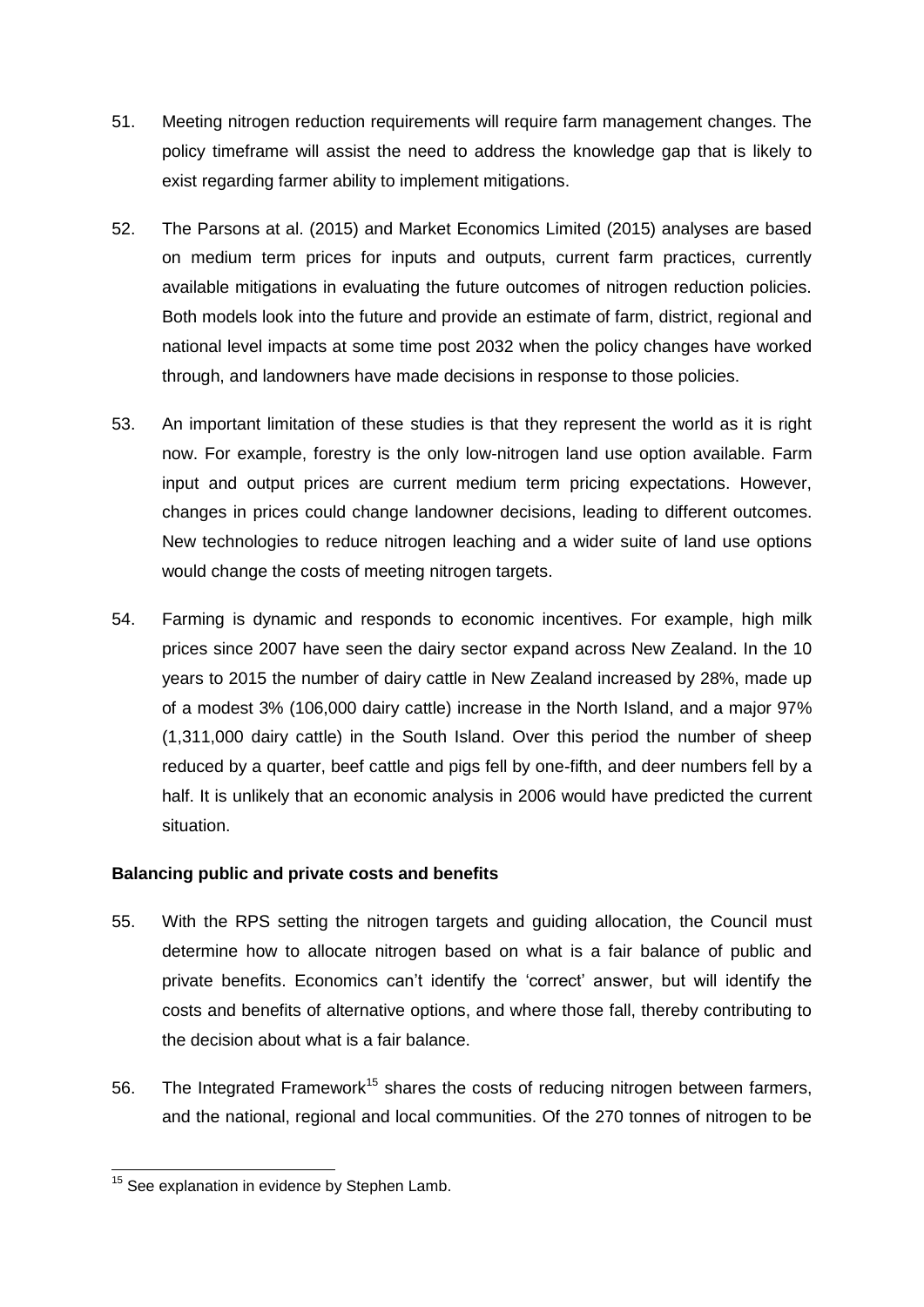reduced, the StAG Position Paper presented to Council (September 2013) confirms the tonnage, the programme and accountability:

- 140t through the Rules Programme (farmers)
- 100t through the Incentives Fund (Regional Council)
- 30t through the Gorse Re-vegetation Programme (Regional Council)
- 57. Private costs associated with allocation include cost of implementing changes imposed, initial reductions, mitigation costs, and limits on future land flexibility. Private benefits include certainty for land owners, opportunities for development and land use intensification and improved efficiency of use of resources.
- 58. The district economy work by Market Economics Limited highlighted the potential positive (or avoidance of negative) effects from a clean lake for tourism [Refer evidence Dr Nicola Smith].

## **Impact on farm incomes and farmer debt**

- 59. The allocation option chosen is important in limiting the disruption to farmers and the community. While grand-parenting allocation would have the least disruption because it is most similar to the status quo, it was also seen to reward high polluters. This suggests it may be inconsistent with the principle of equity and fairness (RPS, Policy WL 5B), and it would be inconsistent with the StAG principle of not rewarding practices that cause high nitrogen loss, relative to sector norms.
- 60. The sector range allocation, which is similar to grandparenting, pulls farms above and below the specified range into that range. In terms of the principles and considerations in the RPS, the sector range allocation provides the best outcome in terms of considering the extent of the immediate impact, taking into account the existing land use and existing on-farm capital investment, while still achieving the reduction in nitrogen discharges required. Similarly it is aligned with the StAG principles of having the least overall impact and recognising existing investment.
- 61. The two studies by Perrin Ag and the modelling by Parsons et al. provided Council with information about the effect on farm incomes, and to some extent, implications for debt servicing: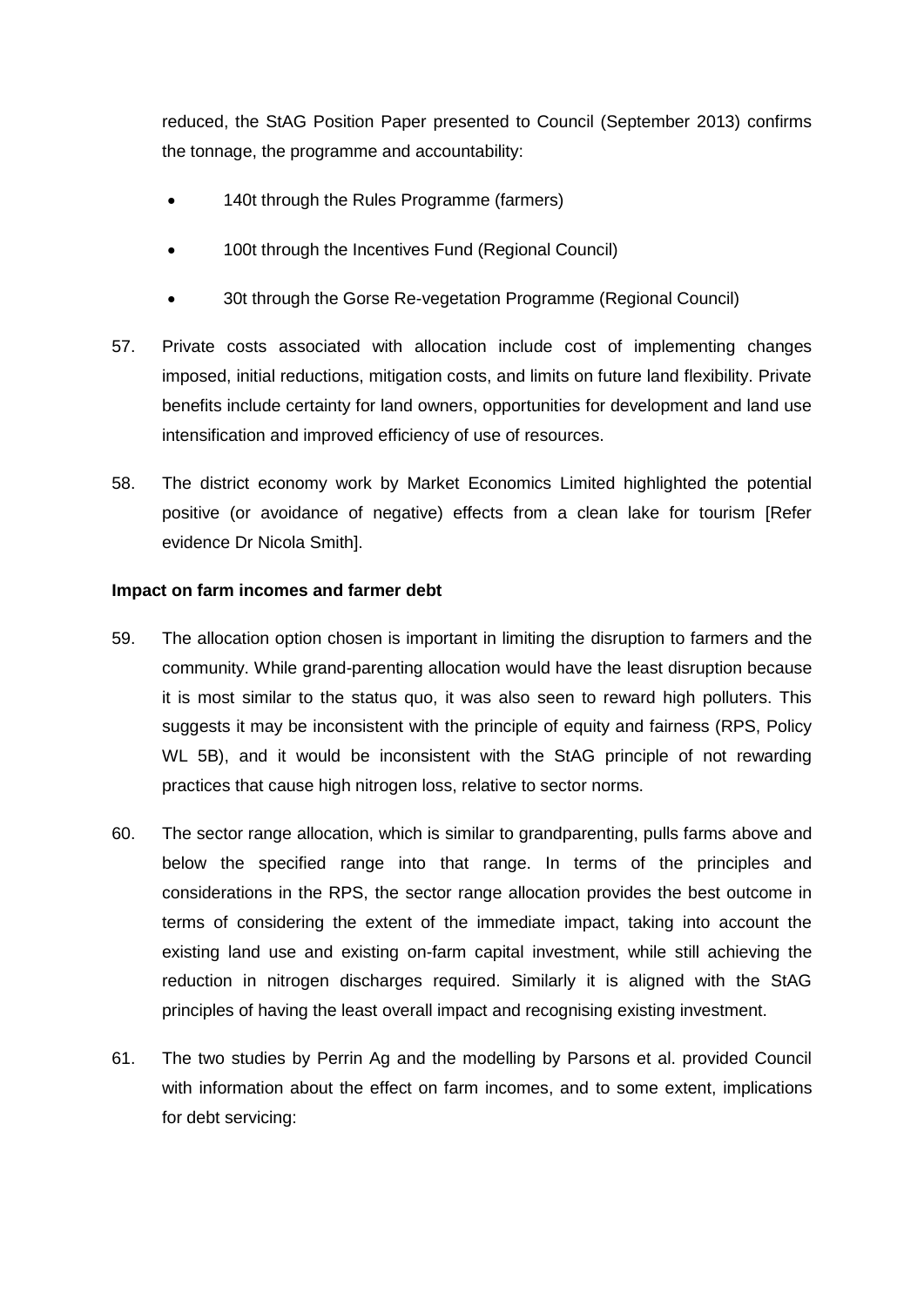- 62. Perrin Ag (2014) analysed eight dairy farm case studies. All were able to achieve the target range of 30-40kgN/ha with changes in farm practices, but in each case there was negative effect on EBIT (earnings before interest and tax). The cost range per kg of N reduced was from -\$0 to -\$10. Of the 10 drystock farms assessed, six were able to achieve the range of 10-20kgN/ha and increase profitability. Four farms reduced to the range with a negative effect on EBIT. For those farms, the cost range per kg of N reduced was from -\$2 to -\$40. Two of the farms with high costs were dairy grazing which the report identified are likely to be among the most affected in terms of managing to meet the N reductions required. [Refer evidence of Lee Matheson].
- 63. Perrin Ag (2016), reported on six dairy farm case studies and identified that two were able to achieve their provisional NDA and increase profitability by changes in farming practices, such as reduction of supplementary feeding and application of nitrogen fertiliser. One farm achieved the provisional NDA but at a cost of \$3/kgN. Three farms fell short of achieving their provisional NDAs by reasonably large margins. These farms would have to invest in infrastructure such as feed pads or purchase nitrogen discharge allowances if they were to remain in dairy farming in the long term. The ability to do this is likely to depend on the gap between their allocation and the level they are able to reduce to in their current farming situation.
- 64. Results differed across the seven drystock farms studied, but tended to be more positive than those for dairy farms. Two drystock case studies were already at their provisional NDAs, and a further three could achieve the provisional NDA. All five were able to improve profitability with changes in practices, while reducing nitrogen leaching. Of the two drystock farms unable to achieve their provisional NDAs, both were dairy grazing farms. Options for them would include reductions in cattle numbers, increasing pasture exported as supplement, or purchase/lease of NDA. The costs associated with these options were not modelled. Matheson notes that the midrange of dairy farming (in terms of NDA allocation) and the high range of drystock were not well represented in the study [Refer evidence of Lee Matheson].
- 65. Parsons et al. (2015), illustrates three hypothetical farm case studies. Dairy farm 1 in a high rainfall zone (pumice soil), and is required to reduce nitrogen leaching by 37% (to 53kgN/ha). Mitigations do not reach the level required, and purchasing NDA is not economically feasible. The option for land use change is taken, moving to dairy support, and selling excess NDA. This increases farm EBIT by 13%. Dairy farm 2 in a high rainfall zone (podzol soil) identifies the best economic option is to purchase NDA, which results in a 4% loss in EBIT. Dairy support farm 3 (podzol soil), is classified as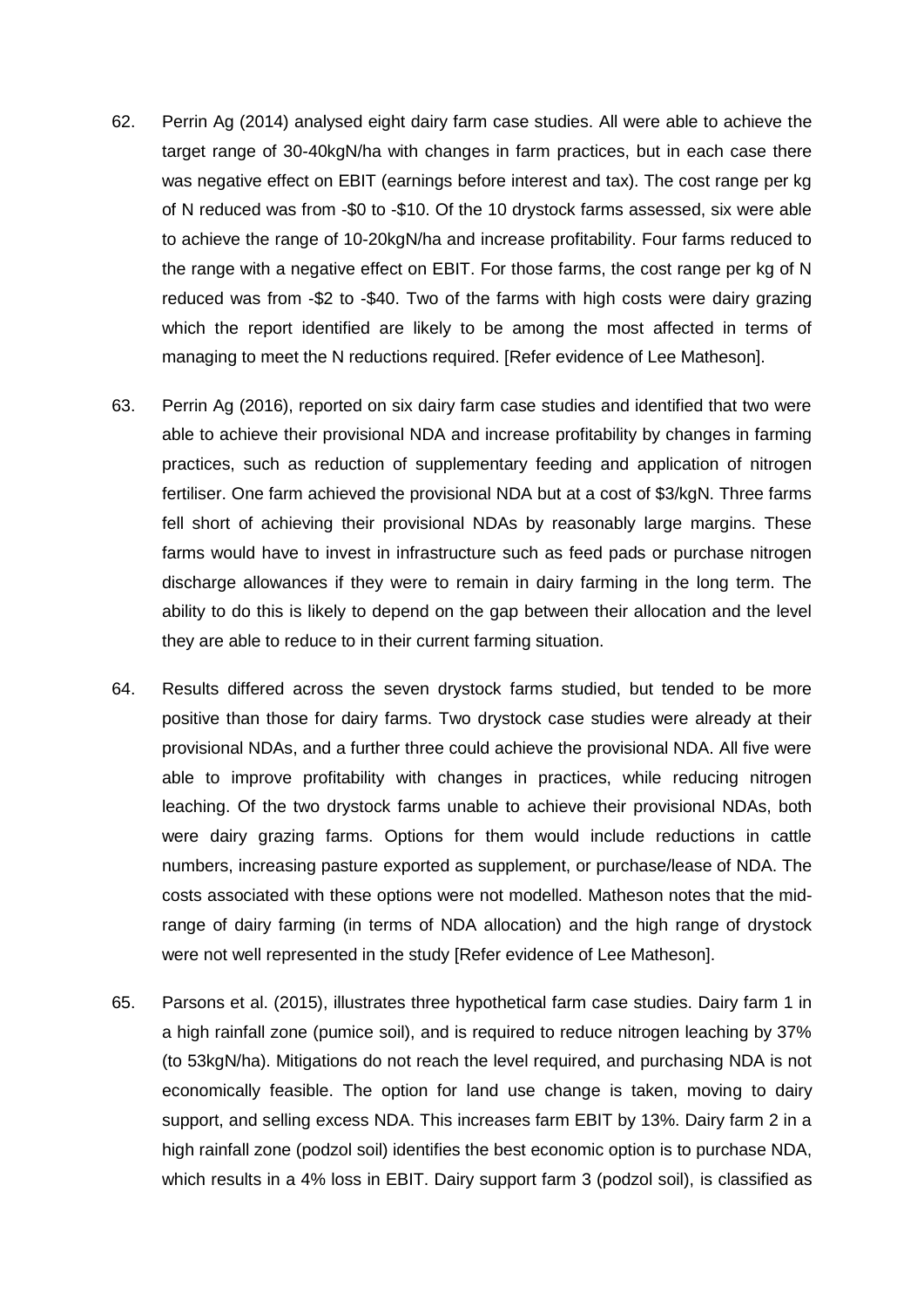drystock in terms of allocation. It is required to reduce nitrogen leaching by 34% (to 19kgN/ha/yr). For this farm the best option is to purchase NDA. In doing so EBIT reduces by <1%.

66. Parsons et al. (2015, p24) note that while there are some win-win outcomes for the Lake Rotorua catchment, where elimination of unprofitable input use can reduce N leaching and result in increased profitability, generally the scale of such gains is limited, and 'beyond what could be achieved without imposing cost on at least some farmers in the catchment.' [Refer evidence of Professor Graeme Doole].

#### In summary

- 67. The case studies (Perrin Ag 2014, 2016) and the modelling (Parsons et al. 2015) are consistent in that the analysis of each show that the financial impact on farmers will differ across and within farming sectors. Notwithstanding that the case studies and modelling used different versions of OVERSEER® and different prices, the pattern of results remains the same. A small number of farmers are likely to be able to make changes in their farm systems that increase profitability and achieve their nitrogen reduction targets. Some farmers will be able to achieve their nitrogen reduction target within their current farming system. Other farmers will be able to achieve the reduction by changing their land management practices. Some farmers will be faced with more difficult choices – purchasing nitrogen discharge allowances, making more costly investments such as stand-off pads, accepting less income to remain in the same farm type, or changing land use and selling allocated allowances.
- 68. Council has limited information on farmer debt, and typically farmers do not share this information with the regional council. From the results shown above, the impacts on debt servicing will differ across farmers, however the ability to raise debt may be limited by changes in land values (discussed below), and the extent to which farmers can increase production in 'good' years may impact on debt servicing. Perrin Ag (2014) notes that while EBIT provides a useful measure of system resilience to N loss restrictions, the extent of commitments on farm businesses lie outside the operating profit measure and so the extent that farmers will be affected is difficult to determine.
- 69. The implications of property values for farmer debt are discussed below with property values.

## **Support for farmers**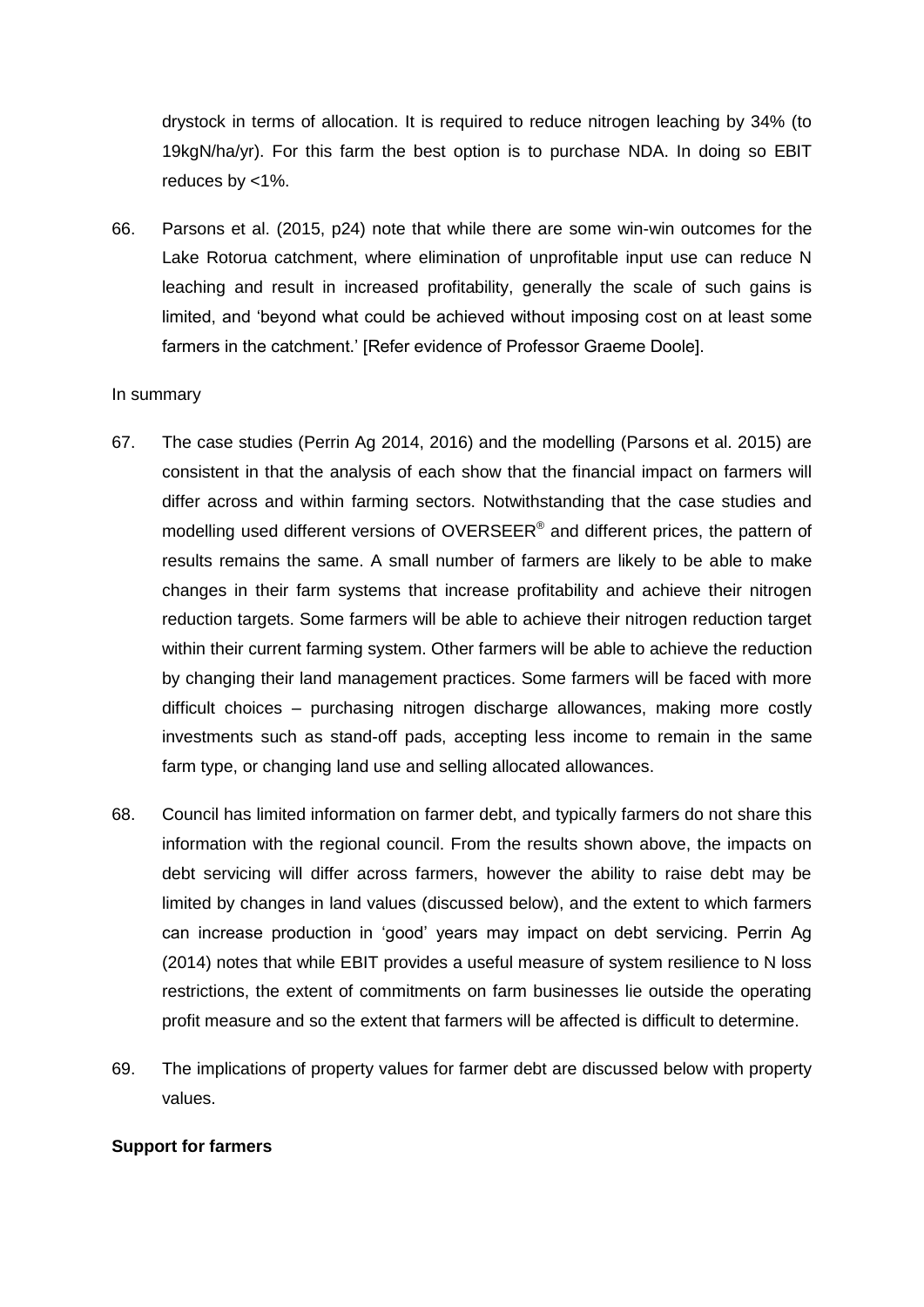- 70. The Advice and Support Fund and the Low Nitrogen Land Use Fund are mechanisms to assist farmers to achieve their nitrogen discharge targets.
- 71. The Advice and Support Fund (\$2.2m) provides advice from agricultural professionals to assist farmers to develop Nutrient Management Plans to reach their NDA. This is contributed to by national taxpayers (50%), and regional/local ratepayers (50%).
- 72. The Low Nitrogen Land Use Fund (\$3.3m) is available for low nitrogen land use trials directed at sustainable farm system improvements. This is contributed by national taxpayers (50%), and regional/local ratepayers (50%).

## **Property prices**

- 73. Property price is important as security against debt, a store of value, and for its ability to capture (untaxed) capital gain.
- 74. In considering property values as security for debt, Parsons et al. (2015) used the modelled cost of nitrogen multiplied by the kg reduced as the difference in property value, based on the idea that a farmer could purchase the nitrogen reduction for the modelled price. Using this method, under a sector range allocation, the estimated change in property price was -\$319/ha (1.6%) for dairy land and -\$79/ha (0.5%) for drystock land (assuming 50% trading efficiency with unlimited land use change). When trading was assumed to be efficient but land use change was limited to 5,000 hectares, the price change was assessed at -\$627/ha (3.1%) for dairy and -\$156/ha (1.1%) for drystock.
- 75. These modelled figures are considerably less than estimates provided by Telfer Young Limited (2015), Rotorua valuers and property advisors. The Bay of Plenty Regional Council commissioned Telfer Young Limited to assess the possible impact of Plan Change 10 on prices of properties in the Lake Rotorua Catchment relative to properties outside the catchment and not affected by nitrogen-related rules. The low volume of sales meant the assessment relied largely on expert opinion.
- 76. Telfer Young Limited (2015) considered that 'Rule 11' had a general negative impact on property prices of around 15-20% for dairy farms and 15-25% for drystock, depending on the property characteristics such as contour, size, productive capacity and potential for other uses. For example, steeper land that is unsuitable for dairy will be less affected than land that could have been converted, and farms closer to the lake and able to be subdivided are likely to be less impacted than those without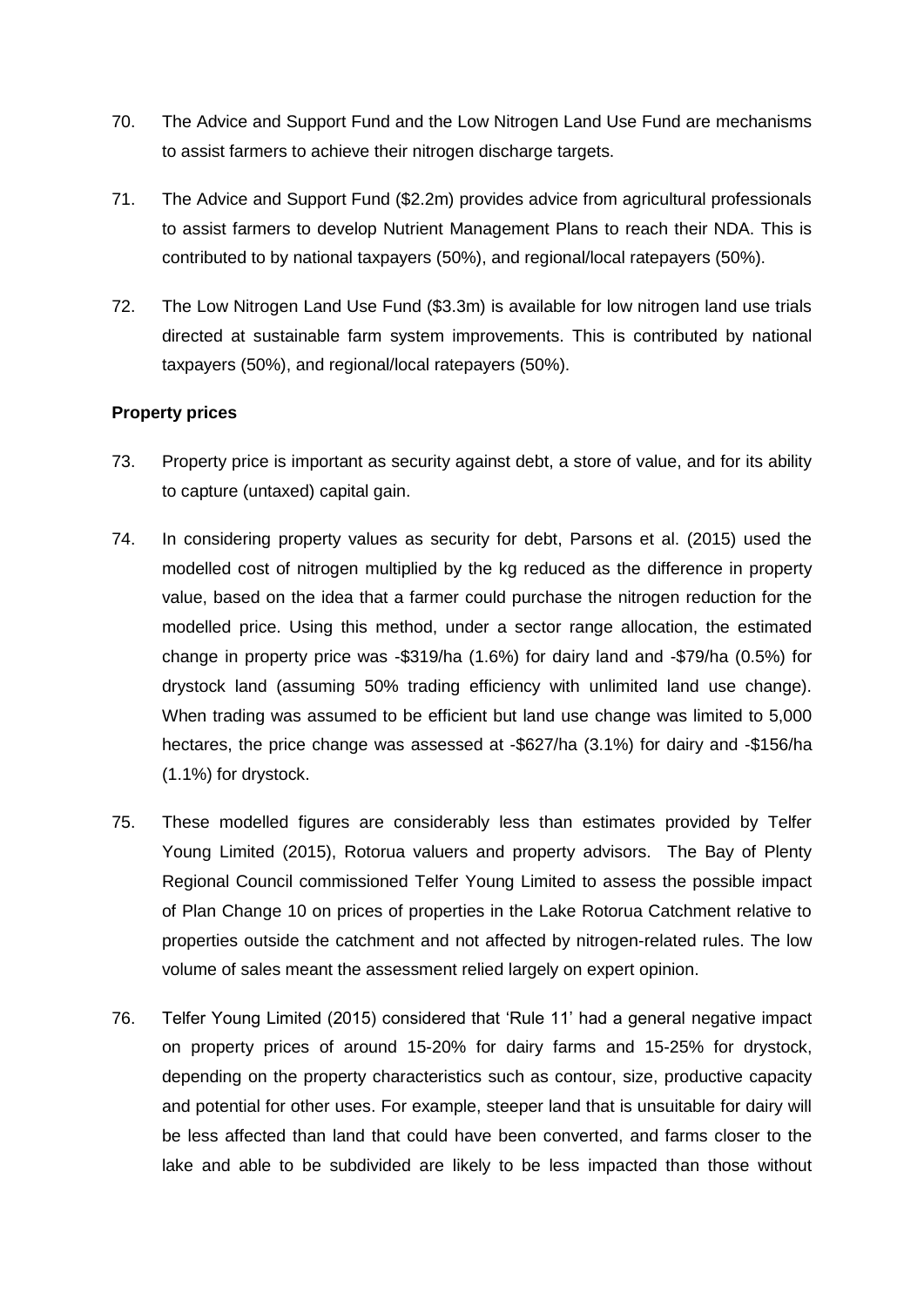subdivision potential. Property characteristics will affect changes as a result of proposed Plan Change 10, and the price impact will depend on allocation method, and could be:

- 10-15% reduction for dairy farms.
- Approximately 10%-25% reduction for larger lifestyle blocks where commercial potential is reduced by allocation.
- Negligible for lifestyle blocks with no economic return.
- 77. Changes in property prices depend on economic potential. For example, the best value for a property with lake views might be subdivision, in which case the impact of Plan Change 10 on capital value might be positive where it is perceived that an increase in water quality is an improvement. Telfer Young Limited noted that uncertainty creates a greater price differential, and was likely to impact on decisions to buy or sell. At the time of the report the recommendation for allocation had not been formally made to Council by StAG.

# **Social costs and benefits**

- 78. The Bay of Plenty RPS Policy WL 2B defines the catchment of Lake Rotorua as a catchment at risk; Policy WL 3B sets the limit of nitrogen entering Lake Rotorua at 435t/year, based on achieving the TLI of 4.2; Policy WL 5B requires the allocation of capacity to assimilate capacity, providing principles and considerations for this process; Policy WL 6B requires the managed reduction of nutrient losses, including by way of rules. This policy also sets the key dates for Lake Rotorua of 70% of reduction required by 2022, and no discharges that exceed the limit of 435t/year beyond 2032.
- 79. In 2011, a social and economic impact assessment was undertaken for the RPS with particular emphasis on the water and coastal policies. The assessment included:
	- Comments from feedback on the draft RPS
	- A high-level literature review of social and economic impacts of New Zealand water and coastal management initiatives
	- A demographic and population profile of the Bay of Plenty
	- Key informant interviews (telephone and face to face). Interviewees were: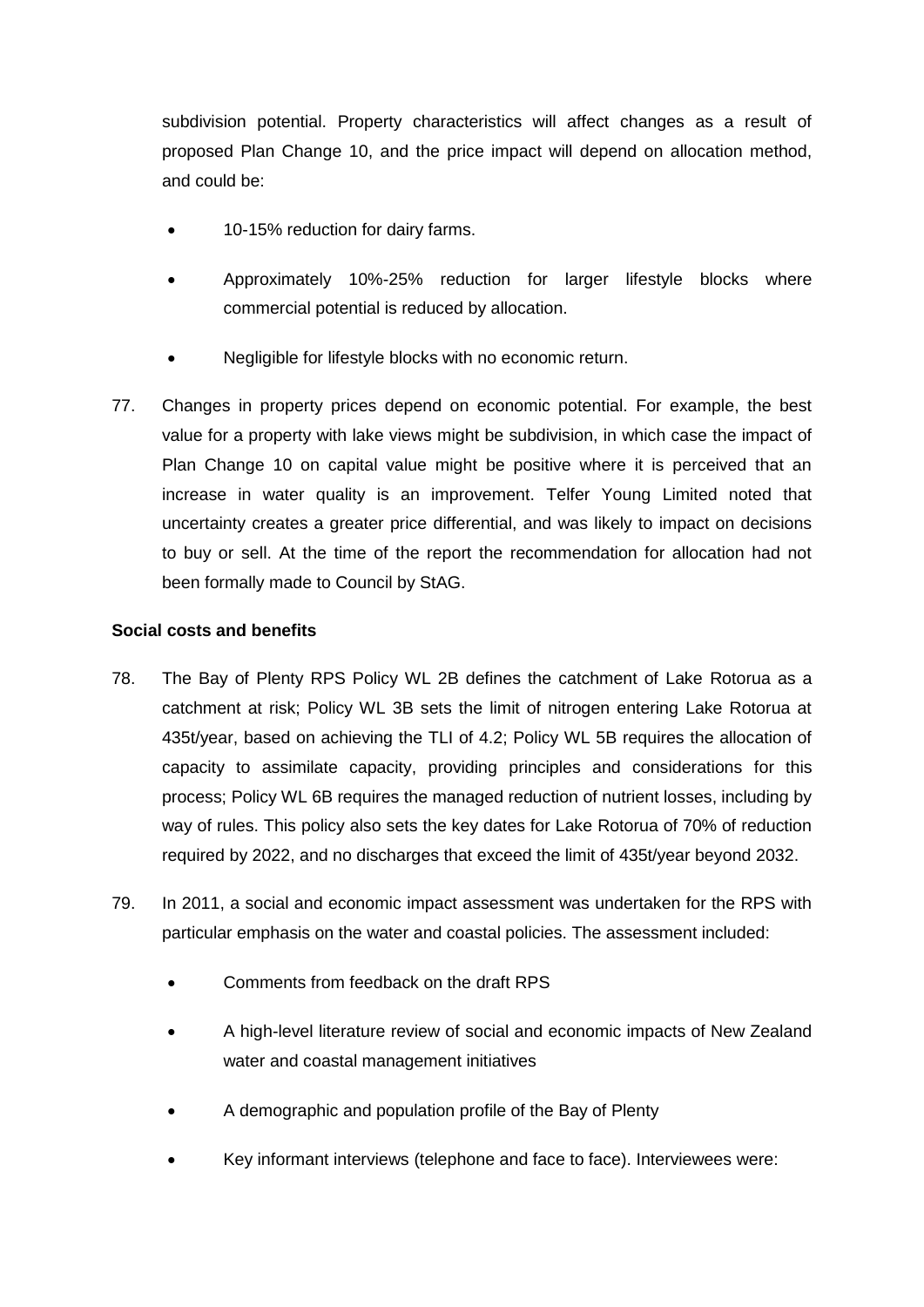- o Māori and other community stakeholders
- o Territorial authority stakeholders
- 80. The social costs highlighted in the report and relevant to Plan Change 10 were:
	- Impact of pollutants in waterways, and cost to community of dealing with water pollutants
	- Recreation and food gathering
	- Health impacts
	- Cultural concerns relating to degradation of the water environment
- 81. Interviewees also raised concerns about:
	- Supporting the rural economy
	- Potential constraints on economic development through limited dairying, particularly for Māori landholders
	- The practical implementation of the policy

## **Social implications of costs**

- 82. The economic costs of improving water quality accrue to landowners in the catchment through land use and land management changes, and to the community through taxes and rates. The landowner costs fall unevenly on individuals, while community costs are spread across a large number of households. The size and distribution of economic costs will be linked with social costs, particularly for the lake catchment community. Decisions about where costs fall will have social implications, including perceptions of fairness, community relationships and social wellbeing (Mōtū, 2009).
- 83. Of this quandary, Motu (2009, p.1) states:

*There is no 'correct' answer to the question of who should pay. The 'best' answer for*  Lake Rotorua will depend on what the community thinks is fair and what will be *politically feasible.*

84. Policies in the RPS help to mitigate the social costs associated with improving water quality through the timeframe for reduction (to 2032), principles and considerations for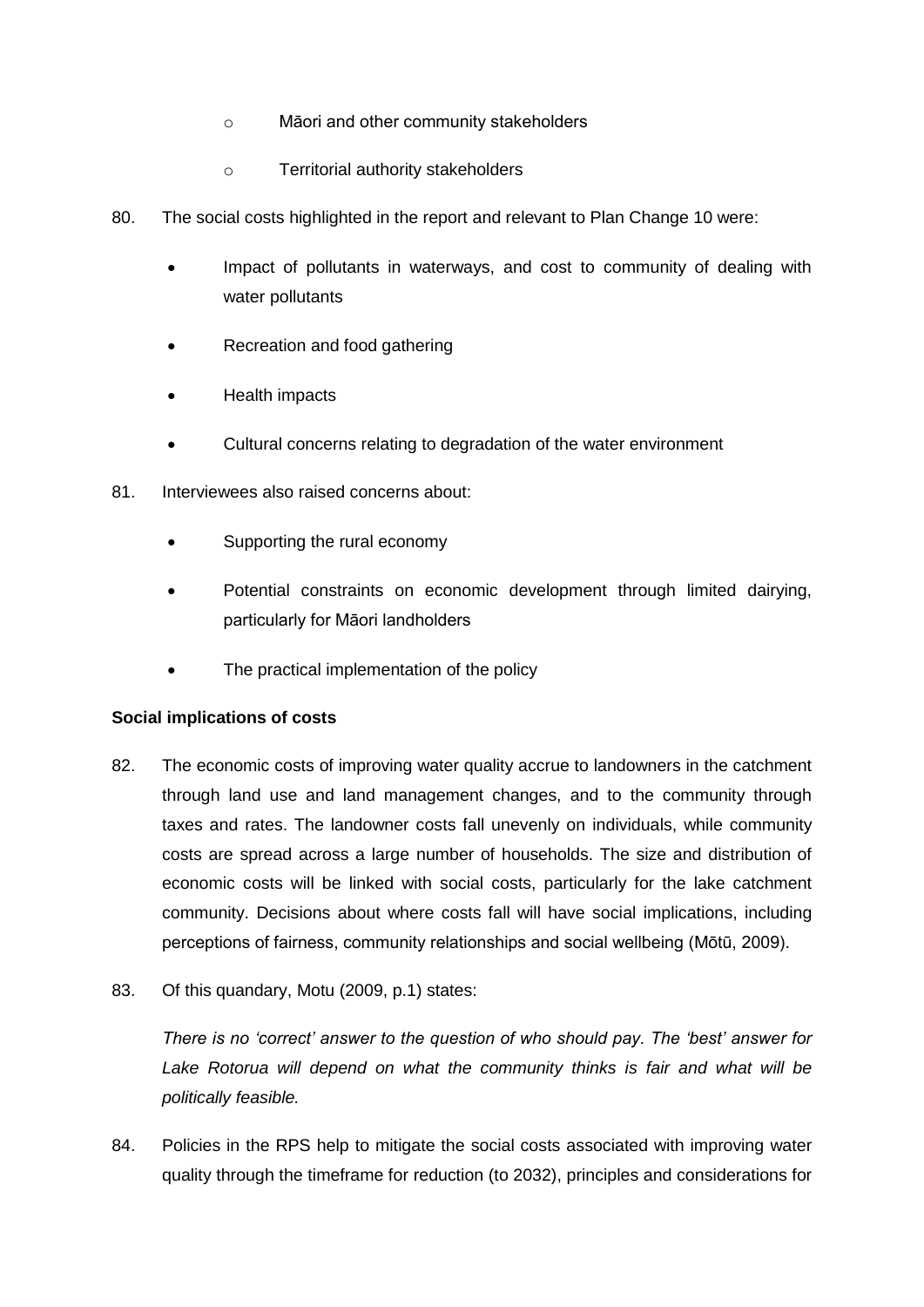allocation of nitrogen, and requirement to consider the equitable balancing of public and private costs and benefits. The latter is achieved through the Integrated Framework [Refer Stephen Lamb evidence].

85. However, given the scale of reduction required, some social disruption is inevitable, and is likely to include land sales and land use change to less nitrogen intensive uses. Land use practice improvements will be required, and farmers and farm workers are likely to have to upskill to achieve this. Employment is likely to shift within and across sectors. Employment in agricultural and related sectors within the catchment will reduce, while employment in forestry increases as a result of land use change. Where water quality affects tourism, service sectors such as 'accommodation' and 'food and beverage services' are likely to benefit [refer evidence of Dr Nicola Smith].

#### **Changes in land use and land management practices**

- 86. For context, the city of Rotorua is at the southern end of the lake (Appendix 2). Dairy farming is concentrated in the north-western corner of the catchment, with other isolated pockets of dairy spread around the catchment. Except for some dairy land at the north of the lake, the dairy tends to be on the outer areas of the catchment. Drystock farming tends to occur throughout the catchment. Areas of forestry are in the north-western and south-eastern areas in the catchment; lifestyle blocks are concentrated in areas on the western and north-western sides, and on the eastern side of the lake.
- 87. Changes in land use will be driven by the cap on nitrogen, which is necessarily less than the level that is currently discharging into the lake. While the Integrated Framework shares the costs, landowners will be required to reduce 140 tonnes of nitrogen between now and 2032. At an extreme this will require changes in land use. Modelling suggests that the highest proportional reduction will be from dairy farming (about 45% of area on the 26 dairy farms), and much will convert to forestry (Parsons et al. 2015). In addition about one-third (37%) of sheep and beef farming is expected to change to a low nitrogen land use.
- 88. Modelling suggests the amount of forestry in the catchment will increase by about 3,000 hectares, much of this from dairy farms. Dairy farms tend to sit on the outer edges of the catchment, where changes are likely to have a lesser impact on the look and feel of the lake. However, the model is limited by its inputs which are based on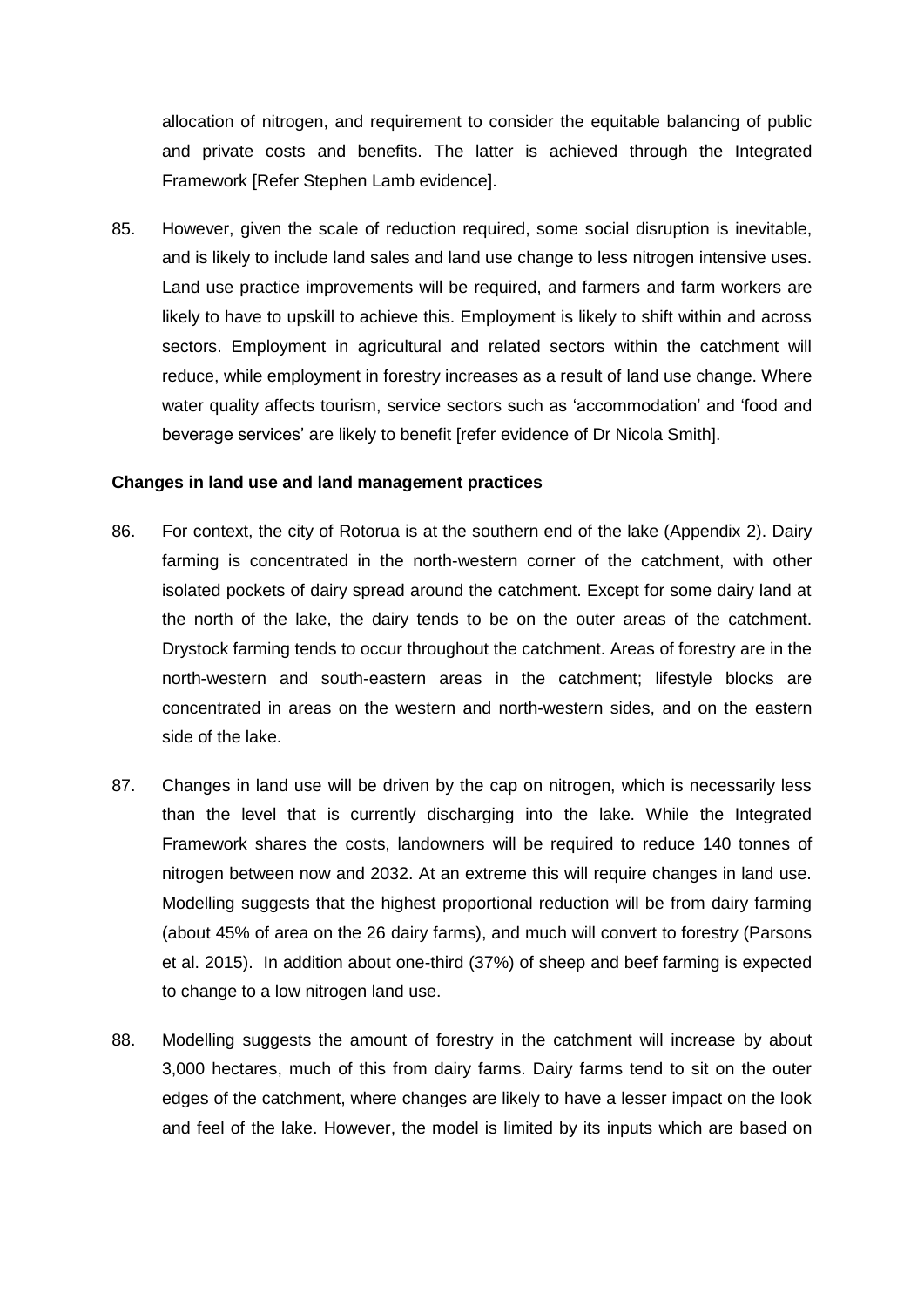current land uses and practices. Forestry is the only low nitrogen land use modelled, and so can be the only result in modelled land use change.

- 89. Sector range nitrogen allocation supports current emitters and in this way helps to reduce landowner adjustment costs. However, as noted above, the required reduction of nitrogen means that some level of social disruption is unavoidable. The policy objective cannot be achieved without land use and land management change.
- 90. Given this, the Council recognises that landowners will require support, and the Integrated Framework is geared towards mitigating the economic and social impacts, while still achieving the reduction required to the sustainable nitrogen limit. Outside of nitrogen reduction purchases by the Incentives Fund, the timeframe for the policy is such that landowners are able to take time to consider options that will be best in their specific situation. The Advice and Support Fund is available to assist landowners with planning (Nutrient Management Plans) to reach their individual nitrogen discharge allowance, and the Low Nitrogen Land Use Fund supports trials that may lead to alternative ways of meeting the proposed rules.
- 91. The Market Economics Limited research suggests that the proposed policy is likely to result in job losses in the agricultural sectors. The extent of this depends on the allocation method for nitrogen discharge allowances, and the level of trading of allowances. Alongside changes to pastoral agriculture, jobs in forestry increase. These changes are based on the economy and the environment as it currently is. Economic changes may result in alternative industry sectors or farming approaches that increase employment. In the absence of the proposed policy, negative environmental events such as a toxic algal bloom in the Lake Rotorua could result in losses to tourism (e.g. fewer visitors to Rotorua, or those visitors staying for shorter duration), which would reduce jobs in the district.
- 92. The studies of farming in the catchment reveal that the distribution of impacts will be uneven, and could be seen as a continuum. At one end, some farmers will already be at their 2032 targets and may have additional NDA to sell. At the other end, some farmers will be considering land use change, or selling their farm. Where this is the case there is likely to be a need for social support.
- 93. The process of change and reorienting of farming systems to nitrogen management is likely to require a refocus of farming skillsets, and therefore to increase farmer and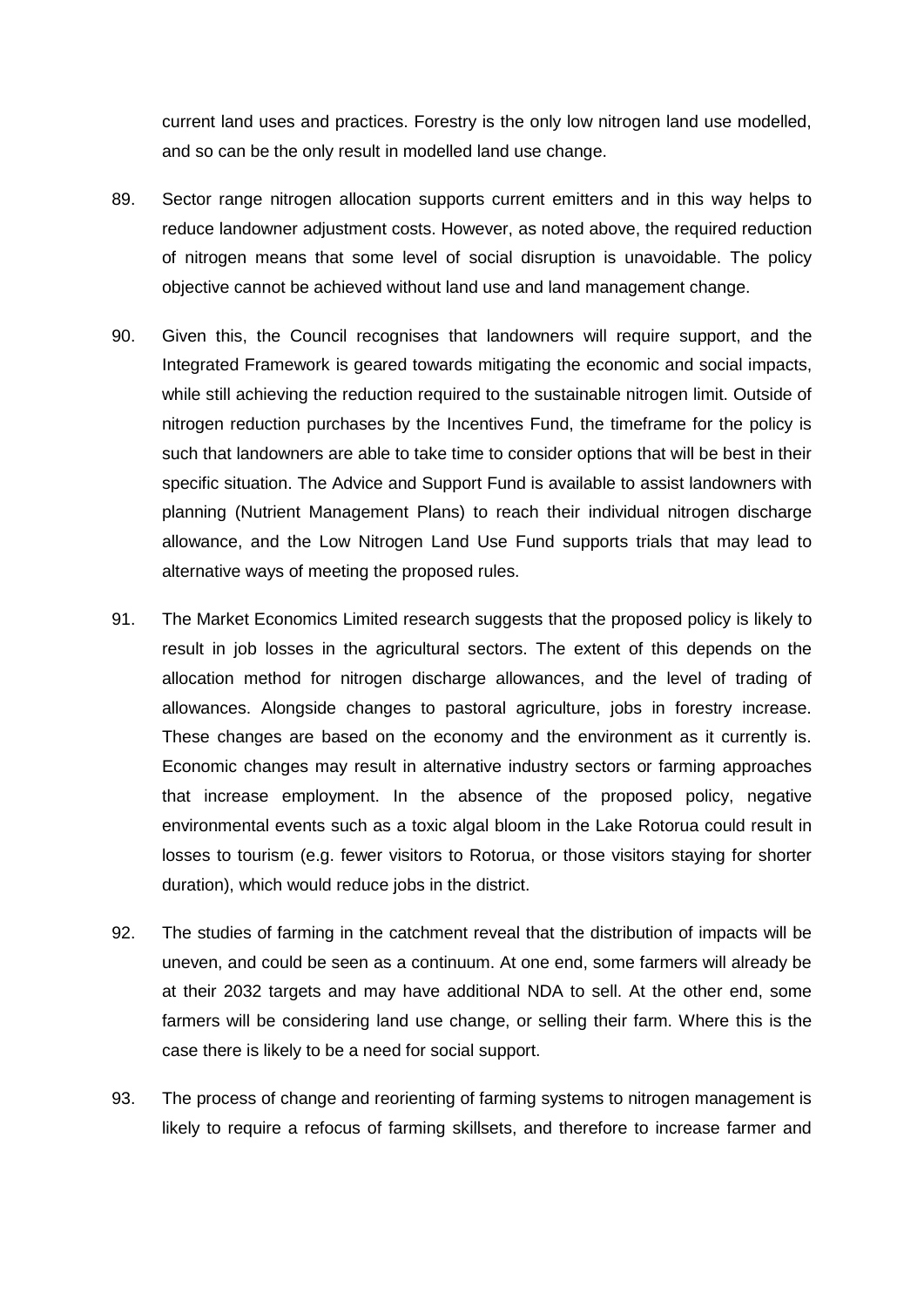farm worker interest and participation in rural extension activities. Low nutrient practices will be important for farm viability.<sup>16</sup>

## **Conclusion**

94. In conclusion, I consider that the Regional Council has addressed the key economic issues appropriately, and to the extent that it could reasonably be expected to. The research that has informed the proposed Plan Change 10 has been of a high standard and consistent with good practice.

# **Appendices**

**Appendix 1: Project Plan: Economic Impacts of Rotorua nitrogen reduction Appendix 2: Map of Lake Rotorua catchment**

**Name: Sandra Alison Barns Date**: 17 January 2017

-

<sup>&</sup>lt;sup>16</sup> Taylor N, McClintock W, Mackey M (2014).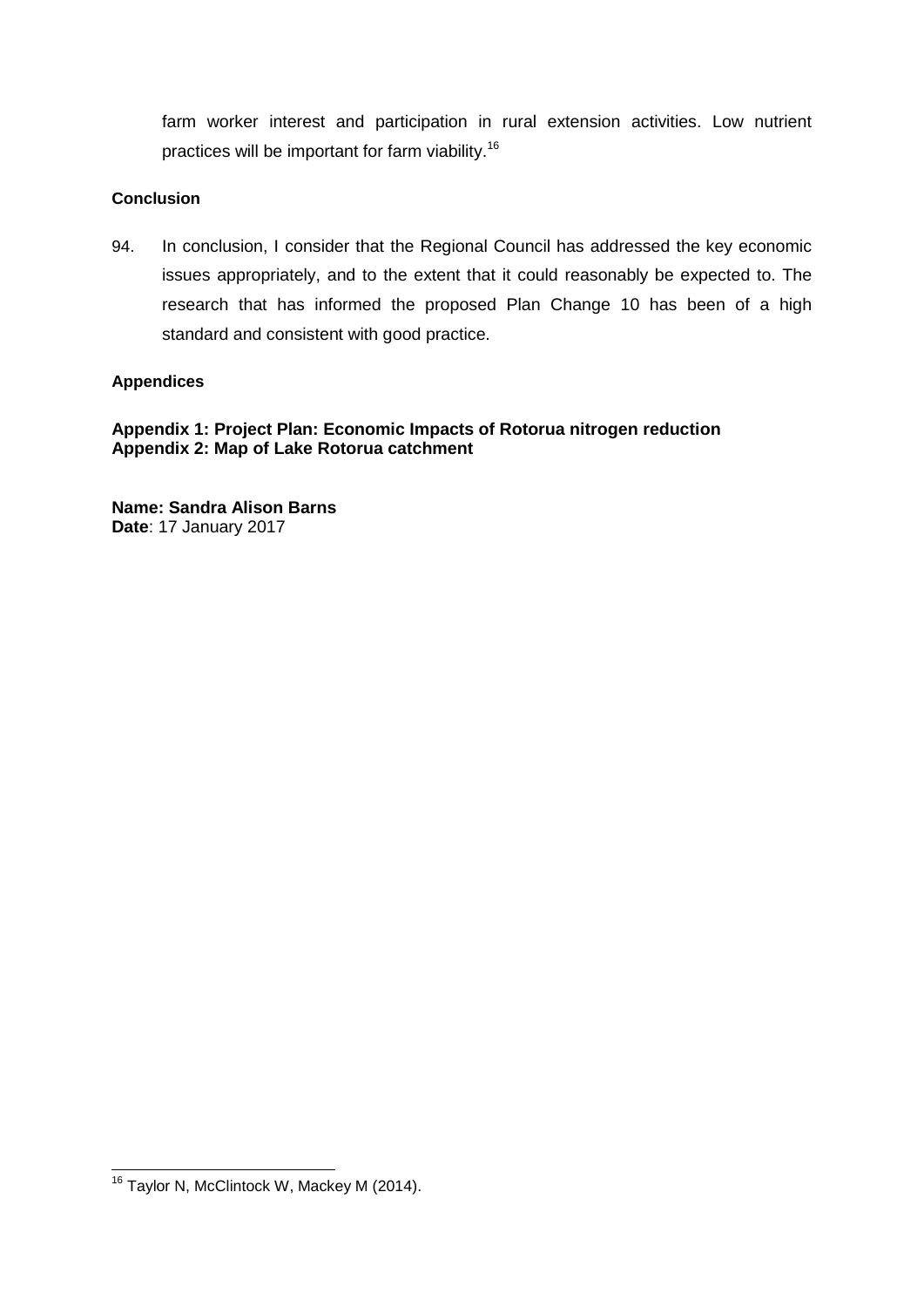# **References**

Landconnect Limited (2015). Lake Rotorua catchment. Small block sector review.

McKinlay Douglas Limited (2004). Government funding of Rotorua Lakes restoration. A report prepared for Environment Bay of Plenty.

Market Economics Limited (2011). Intervention packages for Lake Rotorua. Evaluation of regional and national impacts. In Beca (2011). Intervention packages for Lake Rotorua summary report. Report prepared for the Bay of Plenty Regional Council.

Market Economics Limited (2015). Economic impacts of Rotorua nitrogen reduction. District, regional and national evaluation. Report prepared for the Bay of Plenty Regional Council.

Motu (2009). Nutrient trading in Lake Rotorua: Cost sharing and allowance allocation. Mōtū Working Paper 09-09.

Mōtū (2015). Cost sharing and free allocation in a nutrient trading system with heterogeneous farms: A model of the Lake Rotorua catchment. GNS Science Report 2014/07.

Nimmo Bell (2004). An economic evaluation of water quality induced changes in Rotorua and Rotoiti catchments. Part A) Land use change scenarios. Part B) Macro-economic implications. A report prepared for Environment Bay of Plenty.

Nimmo Bell (2011). Land use change economics. Policy options for achieving the nutrient reductions from land use in the Lake Rotorua catchment. In Beca (2011). Intervention packages for Lake Rotorua summary report. Report prepared for the Bay of Plenty Regional Council.

Parsons OJ, Doole GJ and Romera AJ (2015). On-farm effects of diverse allocation mechanisms in the Lake Rotorua catchment. Report prepared for the Rotorua Stakeholder Advisory Group.

Perrin Ag (2014). Rotorua NDA impact analysis. Phase 1 project. Report prepared for the Bay of Plenty Regional Council.

Perrin Ag (2016). Update of the 2014 NDA impact analysis. Report prepared for the Bay of Plenty Regional Council.

Primary Producers Collective (2013). Draft alternative Lake Rotorua catchment nitrogen policy.

Synergia Limited (2011). Bay of Plenty Proposed Regional Policy Statement: Social and Economic Impact Assessment. Report prepared for the Bay of Plenty Regional Council.

Taylor A, Park S (2007). Cost-effectiveness analysis of grazing management options for Rotorua dairy farms. Environment Bay of Plenty Environmental Publication 2007/07.

Taylor N, McClintock W, Mackey M (2014). Technical report to support water quality and water quantity limit setting process in Selwyn Waihora catchment. Predicting consequences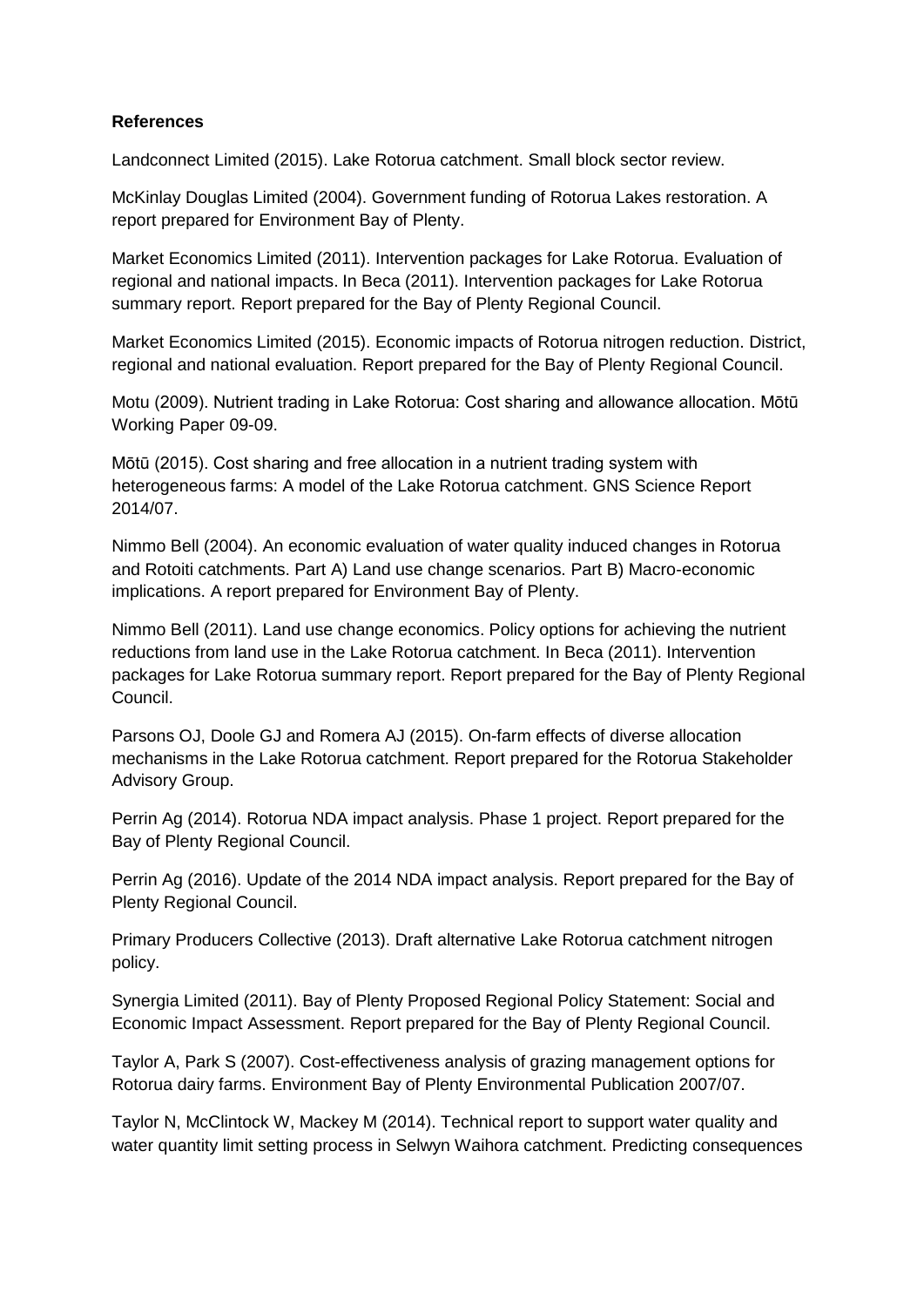of future scenarios: Social Impact Assessment. Report prepared for Environment Canterbury.

Telfer Young Limited (2015). Land values in the Rotorua area and the Lake Rotorua catchment. Report prepared for the Bay of Plenty Regional Council.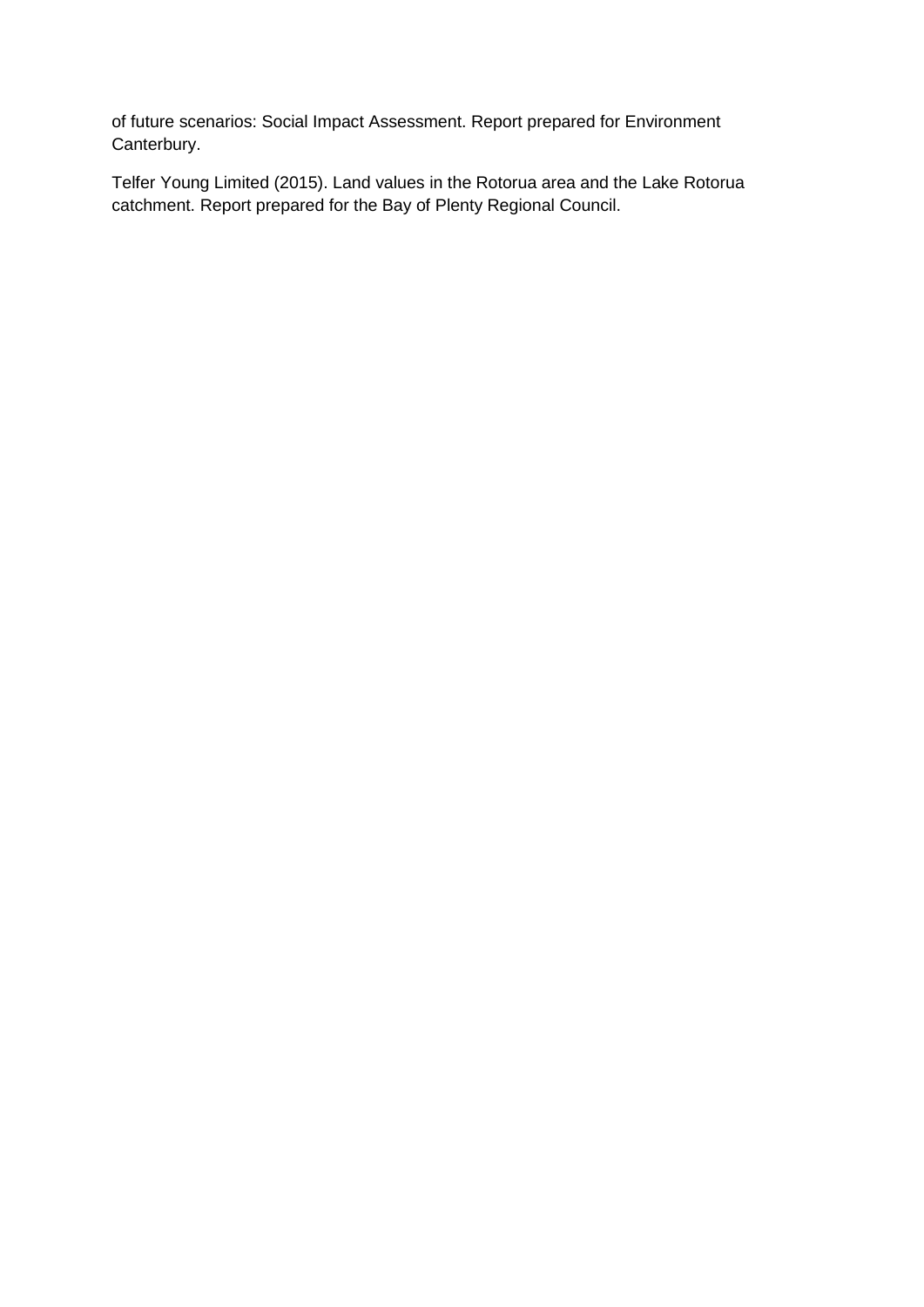# **Appendix 1: Project Plan: Economic Impacts of Rotorua nitrogen reduction**

|                       |                                                                                                                                                                        |                        | Project Plan: Economic                                                                                                                                                                                                                                                                                                                                                                                                                                                                                                                                                                                                                                                                                                                                                                                                                                                                                                                                                                                                                                                                                                                                                          |  |         |                                     |   |
|-----------------------|------------------------------------------------------------------------------------------------------------------------------------------------------------------------|------------------------|---------------------------------------------------------------------------------------------------------------------------------------------------------------------------------------------------------------------------------------------------------------------------------------------------------------------------------------------------------------------------------------------------------------------------------------------------------------------------------------------------------------------------------------------------------------------------------------------------------------------------------------------------------------------------------------------------------------------------------------------------------------------------------------------------------------------------------------------------------------------------------------------------------------------------------------------------------------------------------------------------------------------------------------------------------------------------------------------------------------------------------------------------------------------------------|--|---------|-------------------------------------|---|
|                       | <b>Bay of Plenty</b><br><b>REGIONAL COUNCIL</b>                                                                                                                        |                        | Impacts of                                                                                                                                                                                                                                                                                                                                                                                                                                                                                                                                                                                                                                                                                                                                                                                                                                                                                                                                                                                                                                                                                                                                                                      |  | Rotorua |                                     | N |
|                       |                                                                                                                                                                        |                        | reduction                                                                                                                                                                                                                                                                                                                                                                                                                                                                                                                                                                                                                                                                                                                                                                                                                                                                                                                                                                                                                                                                                                                                                                       |  |         |                                     |   |
| Prepared by           |                                                                                                                                                                        |                        |                                                                                                                                                                                                                                                                                                                                                                                                                                                                                                                                                                                                                                                                                                                                                                                                                                                                                                                                                                                                                                                                                                                                                                                 |  |         | 15<br>December<br>2014<br>File ref: |   |
|                       | The costs of different approaches to reducing nitrogen losses in the Rotorua                                                                                           |                        |                                                                                                                                                                                                                                                                                                                                                                                                                                                                                                                                                                                                                                                                                                                                                                                                                                                                                                                                                                                                                                                                                                                                                                                 |  |         |                                     |   |
| <b>Summary</b>        | Relative impacts of different allocation options<br>On-farm impacts on profit and revenue<br>$\bullet$<br>District impacts on GDP, growth and employment.<br>$\bullet$ |                        |                                                                                                                                                                                                                                                                                                                                                                                                                                                                                                                                                                                                                                                                                                                                                                                                                                                                                                                                                                                                                                                                                                                                                                                 |  |         |                                     |   |
|                       | allocated to farmers.                                                                                                                                                  |                        | The proposed Regional Policy Statement (RPS) has set a nitrogen limit for<br>Lake Rotorua of 435 tN/y. To achieve this, the estimated total reduction is<br>320 tN/y with about 270 tN/y expected from the rural/pastoral sector. Of this<br>270 tN/y, the current framework proposes that 140 tonnes of N reduction is                                                                                                                                                                                                                                                                                                                                                                                                                                                                                                                                                                                                                                                                                                                                                                                                                                                         |  |         |                                     |   |
| <b>Backgroun</b><br>d | The options under consideration are:<br>drystock<br>very steep land.                                                                                                   | classes (VI, VII VIII) | Six allocation options for how this reduction is distributed are to be analysed.<br>1. Flat rate sector averages of 35kg/ha/yr for dairy and 13/kg/ha/yr for<br>2. Sector averages adjusted for the influence of rainfall and soil type (i.e.<br>with higher leaching allowances for leakier soils and higher rainfall, but<br>with the same sector averages as for 1).<br>3. A flat percentage clawback from "Rule 11" nitrogen benchmarks, with<br>final allowances fixed within the ranges of 30-40kg/ha/yr for dairy<br>farming and 10-20kg/ha/yr for drystock.<br>4. A flat percentage clawback from "Rule 11" nitrogen benchmarks, with<br>final allowances fixed within the range of 10-40kg/ha/yr for all farms.<br>5. A natural capital approach based on LUC classes (Land Use Capability<br>Survey Handbook Version 3.0) where more allocation is provided to<br>the better land classes (I, II, III) and less to the less elite land<br>6. Equal allocation on a kgN/ha basis with a split between pastoral and<br>It is likely that individual farm benchmarks will be tradable in order to<br>increase the flexibility of the regulation and reduce overall cost. |  |         |                                     |   |
|                       |                                                                                                                                                                        |                        | To assess the impacts of the different allocation options under consideration.                                                                                                                                                                                                                                                                                                                                                                                                                                                                                                                                                                                                                                                                                                                                                                                                                                                                                                                                                                                                                                                                                                  |  |         |                                     |   |
| <b>Objective</b>      | This will include:<br>$\bullet$<br>$\bullet$                                                                                                                           |                        | Total economic impact across the catchment<br>Economic impacts on different farm system types<br>Likely land use across the catchment once rules are imposed                                                                                                                                                                                                                                                                                                                                                                                                                                                                                                                                                                                                                                                                                                                                                                                                                                                                                                                                                                                                                    |  |         |                                     |   |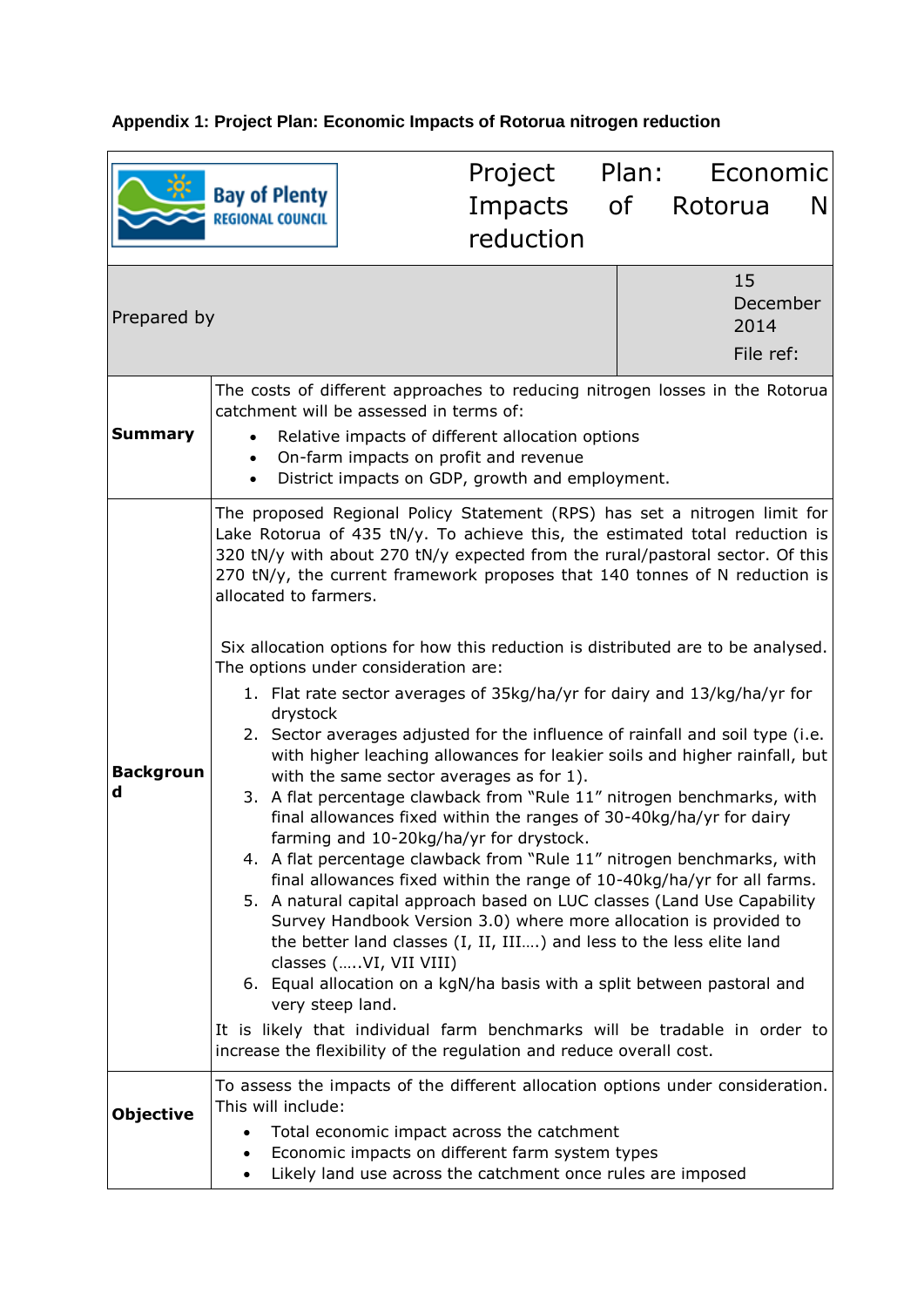|                | Likely farm management scenarios once rules are imposed                                                                                                                                                                                                                                                                                                                                                                                                                                                                                                                                                                                                                                               |  |  |  |  |  |  |  |
|----------------|-------------------------------------------------------------------------------------------------------------------------------------------------------------------------------------------------------------------------------------------------------------------------------------------------------------------------------------------------------------------------------------------------------------------------------------------------------------------------------------------------------------------------------------------------------------------------------------------------------------------------------------------------------------------------------------------------------|--|--|--|--|--|--|--|
|                | Given that trading is proposed, it will be important to assess the impact of<br>different levels of trading inefficiency (for example if 15% or 30% of<br>retained<br>despite the opportunity for advantageous<br>allowances are<br>transactions).                                                                                                                                                                                                                                                                                                                                                                                                                                                    |  |  |  |  |  |  |  |
|                | First, a catchment model will need to be developed in order to determine the<br>impacts on farm profitability and the impact of trading on the total economic<br>cost. This involves four key steps.                                                                                                                                                                                                                                                                                                                                                                                                                                                                                                  |  |  |  |  |  |  |  |
|                | 1. Develop representative pastoral farm system types:<br>Use rainfall and soil maps to inform discussions with local<br>agricultural consultants and other people and establish distinct<br>zones that we may distinguish as being relatively similar for<br>modelling purposes.<br>Construct hypothetical representative farms (drystock and dairy)<br>$\bullet$<br>for each zone. This may consist of multiple types of one enterprise<br>for each zone, if one type of agriculture is particularly dominant or<br>disparate in that zone. Expert judgement will be tested against<br>other data (for example, the Beef & Lamb and DairyNZ economic<br>surveys and prior studies in the catchment). |  |  |  |  |  |  |  |
|                | 2. Establish a modelling protocol for pastoral farming:<br>Ask local consultants to establish a modelling protocol, alongside<br>key DairyNZ staff (Alvaro Romera and Pierre Beukes), that they<br>will utilise to prioritise mitigation actions when they decide how the<br>hypothetical producers will respond to required reductions in N<br>leaching.<br>Get this modelling protocol peer-reviewed and agreed by key<br>stakeholders.                                                                                                                                                                                                                                                             |  |  |  |  |  |  |  |
| <b>Outputs</b> | 3. Determine relationships between profit and leaching:<br>Use local consultants to utilise the modelling protocol in OVERSEER<br>and FARMAX to identify cost and leaching implications of the<br>different mitigation scenarios for each representative farm system<br>type. This will provide a set of relationships between profit and<br>leaching.<br>Work with Scion to access data for forestry profitability. This will<br>include all forestry species and management regimes appropriate<br>for Rotorua.                                                                                                                                                                                     |  |  |  |  |  |  |  |
|                | 4. A DairyNZ contractor will use the outputs of pastoral farming modelling<br>(step 3 above), available data on forestry economics and BOPRC<br>catchment data to develop a Rotorua Catchment bio-economic<br>model. This model will then be used to test the six allocation approaches<br>outlined above in the Background.                                                                                                                                                                                                                                                                                                                                                                          |  |  |  |  |  |  |  |
|                | These six allocation approaches will be examined under four potential<br>policy scenarios:                                                                                                                                                                                                                                                                                                                                                                                                                                                                                                                                                                                                            |  |  |  |  |  |  |  |
|                | Mitigation at farm level, with no potential for trading of nitrogen<br>discharge allowances<br>Trading with no transactions costs<br>$\bullet$<br>Trading with 15% of allowances retained (i.e. 15% of potentially<br>$\bullet$<br>advantageous transactions do not take place)<br>Trading with 30% of allowances retained<br>$\bullet$                                                                                                                                                                                                                                                                                                                                                               |  |  |  |  |  |  |  |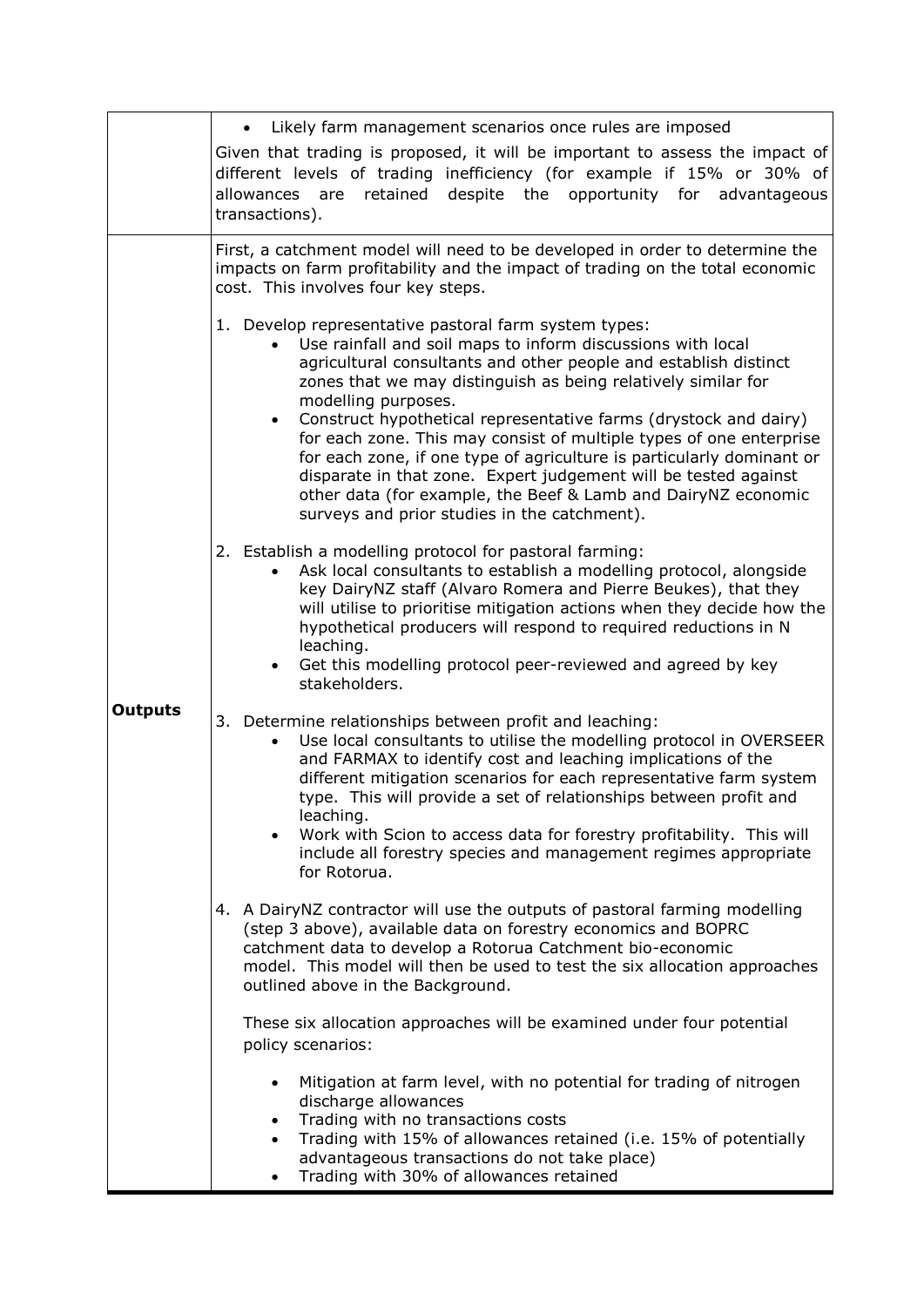|                                   | Second, a report will be developed for farm-level impacts based on this<br>catchment modelling analysis showing:<br>Total economic impact across the catchment (in terms of profit and<br>revenue)<br>Economic impacts on different farm system type<br>$\bullet$<br>Likely land use across the catchment once new rules are imposed<br>$\bullet$<br>Likely farm management scenarios once new rules are imposed<br>$\bullet$<br>Third, aspects outside the catchment model will be assessed:<br>Implications of changes in profit for debt servicing<br>Likely changes in farm equity<br>$\bullet$<br>Implications for lifestyle blocks<br>$\bullet$<br>Other scenarios such as Transferable Development Rights, milking<br>$\bullet$<br>sheep and mānuka, depending on data availability.<br>Fourth, the on-farm catchment impacts will then be used to drive district-<br>level analysis showing the economic impacts on employment, revenue and<br>opportunity costs (etc.). |                                                                                                                                                                                                                                                         |  |  |  |  |
|-----------------------------------|----------------------------------------------------------------------------------------------------------------------------------------------------------------------------------------------------------------------------------------------------------------------------------------------------------------------------------------------------------------------------------------------------------------------------------------------------------------------------------------------------------------------------------------------------------------------------------------------------------------------------------------------------------------------------------------------------------------------------------------------------------------------------------------------------------------------------------------------------------------------------------------------------------------------------------------------------------------------------------|---------------------------------------------------------------------------------------------------------------------------------------------------------------------------------------------------------------------------------------------------------|--|--|--|--|
| <b>Scope</b><br><b>Includes</b>   | • On-farm impacts for land in the Rotorua catchment.<br>• Off-farm impacts on GDP and employment.                                                                                                                                                                                                                                                                                                                                                                                                                                                                                                                                                                                                                                                                                                                                                                                                                                                                                |                                                                                                                                                                                                                                                         |  |  |  |  |
| <b>Scope</b><br><b>Excludes</b>   | • Lake modelling<br>• Cultural impact assessment<br>• Social impact assessment                                                                                                                                                                                                                                                                                                                                                                                                                                                                                                                                                                                                                                                                                                                                                                                                                                                                                                   |                                                                                                                                                                                                                                                         |  |  |  |  |
|                                   |                                                                                                                                                                                                                                                                                                                                                                                                                                                                                                                                                                                                                                                                                                                                                                                                                                                                                                                                                                                  |                                                                                                                                                                                                                                                         |  |  |  |  |
|                                   | <b>Risk</b>                                                                                                                                                                                                                                                                                                                                                                                                                                                                                                                                                                                                                                                                                                                                                                                                                                                                                                                                                                      | <b>Mitigation</b>                                                                                                                                                                                                                                       |  |  |  |  |
|                                   | Timeframe too tight                                                                                                                                                                                                                                                                                                                                                                                                                                                                                                                                                                                                                                                                                                                                                                                                                                                                                                                                                              | Ensure adequate resourcing from outset, maximise<br>use of existing datasets and knowledge, develop some<br>parts of project in tandem, ensure brief but frequent<br>communication between all parties.                                                 |  |  |  |  |
| <b>Risks</b><br>and<br>mitigation | farmer<br>Lack<br>οf<br>cooperation                                                                                                                                                                                                                                                                                                                                                                                                                                                                                                                                                                                                                                                                                                                                                                                                                                                                                                                                              | Collective members are positive about this project and<br>the Committee and Coordinator will liaise directly with<br>individual farmers to manage concerns as they arise.<br>Results will be presented on a per hectare basis to<br>maintain anonymity. |  |  |  |  |
|                                   | Incorrect mitigation<br>levels and/or costs                                                                                                                                                                                                                                                                                                                                                                                                                                                                                                                                                                                                                                                                                                                                                                                                                                                                                                                                      | Industry standard software, assumptions and data will<br>be used by local agronomic experts                                                                                                                                                             |  |  |  |  |
|                                   | Inadequate<br>resourcing                                                                                                                                                                                                                                                                                                                                                                                                                                                                                                                                                                                                                                                                                                                                                                                                                                                                                                                                                         | Maintain clear project management oversight with<br>reporting to identify pending workflow.<br>Identify<br>industry funding and maximise use of existing work.                                                                                          |  |  |  |  |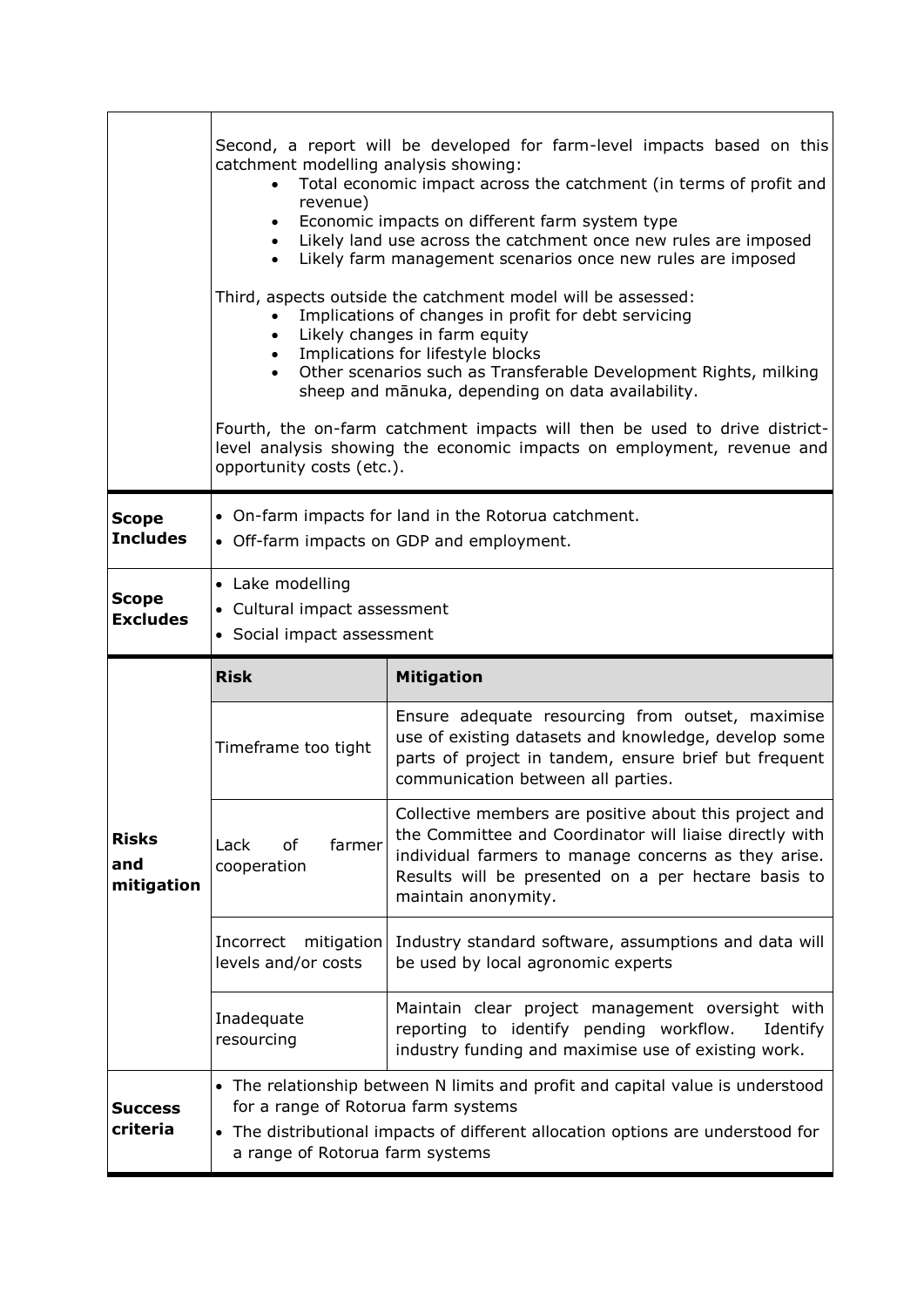|                         | • The total economic costs are understood for different allocation options<br>• Farmers have good information to engage with allocation options<br>• BOPRC has good information on which to base its decisions<br>• Public understand potential impacts of options consulted on<br>Final report delivered to BoPRC on time<br>$\bullet$<br>Improved engagement between farmers and BoPRC<br>$\bullet$ |                                                                                                                                                     |                                                                |                     |  |  |
|-------------------------|-------------------------------------------------------------------------------------------------------------------------------------------------------------------------------------------------------------------------------------------------------------------------------------------------------------------------------------------------------------------------------------------------------|-----------------------------------------------------------------------------------------------------------------------------------------------------|----------------------------------------------------------------|---------------------|--|--|
| <b>Milestones Stage</b> |                                                                                                                                                                                                                                                                                                                                                                                                       | What                                                                                                                                                | Who                                                            | When<br>$(2014-15)$ |  |  |
| $\mathbf{1}$            | Set up                                                                                                                                                                                                                                                                                                                                                                                                | Agree<br>and<br>scope<br>distribution of costs.                                                                                                     | STAG Subcom.                                                   | July                |  |  |
| $\overline{2}$          | Catchment<br>model 1                                                                                                                                                                                                                                                                                                                                                                                  | Establish rainfall and soil<br>zones                                                                                                                | <b>Alastair BoPRC</b>                                          | July                |  |  |
| 3                       | Catchment<br>model 1                                                                                                                                                                                                                                                                                                                                                                                  | Establish<br>representative<br>farm system types.                                                                                                   | BOPRC contractor A/<br>Alvaro/Graeme/ B&L Mid-August<br>expert |                     |  |  |
| 4                       | Catchment<br>model 2                                                                                                                                                                                                                                                                                                                                                                                  | Develop<br>modelling<br>protocol.                                                                                                                   | BOPRC contractor A/<br>Alvaro/Graeme/ B&L<br>expert/ farmers   | End<br>of<br>August |  |  |
| 5                       | Catchment<br>model 3                                                                                                                                                                                                                                                                                                                                                                                  | Develop<br>scion<br>forestry<br>data                                                                                                                | Scion                                                          | 7 November          |  |  |
| 6                       | Catchment<br>model 3                                                                                                                                                                                                                                                                                                                                                                                  | Model<br>profit/leaching<br>relationships                                                                                                           | <b>BOPRC</b> contractor B                                      | 10 November         |  |  |
| 7                       | Catchment<br>model 4                                                                                                                                                                                                                                                                                                                                                                                  | Build optimisation<br>model<br>Alvaro DairyNZ<br>using data from 2-4.                                                                               |                                                                | Dec/Jan             |  |  |
| 8                       | <b>Draft</b><br>on-<br>farm report                                                                                                                                                                                                                                                                                                                                                                    | Use catchment model to<br>write report on on-farm<br>Alvaro/<br>impacts.<br>First<br>draft<br>Graeme Doole<br>delivered for feedback and<br>review. |                                                                | February            |  |  |
| 9                       | Peer review                                                                                                                                                                                                                                                                                                                                                                                           | Stakeholders peer review<br>All<br>report and agree content                                                                                         |                                                                | March               |  |  |
| 10                      | to STAG                                                                                                                                                                                                                                                                                                                                                                                               | catchment<br>Report<br>Report back   modelling results to STAG<br>to support comparison of<br>allocation options.                                   |                                                                | April               |  |  |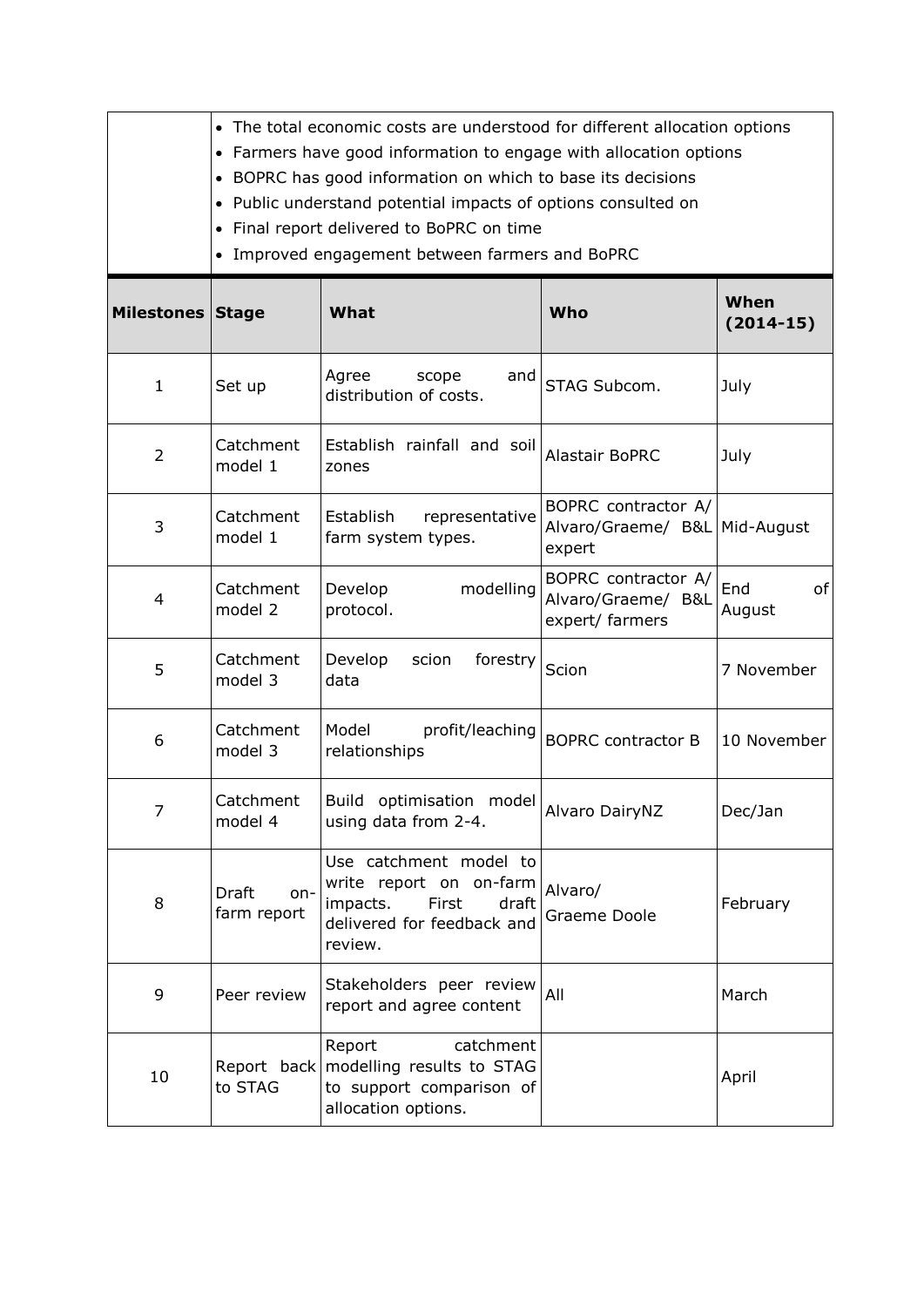| 11                                                    | Draft district<br>impact<br>report                                                                                                                                                                                                                                                                                                                    | Use<br>on-farm<br>catchment<br>analysis to support district<br>impacts report (e.g. input-<br>output or CGE). | <b>BOPRC</b> contractor C           | March/April |  |
|-------------------------------------------------------|-------------------------------------------------------------------------------------------------------------------------------------------------------------------------------------------------------------------------------------------------------------------------------------------------------------------------------------------------------|---------------------------------------------------------------------------------------------------------------|-------------------------------------|-------------|--|
| 12                                                    | to STAG                                                                                                                                                                                                                                                                                                                                               | Report back Report back on full district<br>economic analysis                                                 | <b>BOPRC</b> contractor C           | May         |  |
| 13                                                    | Final reports                                                                                                                                                                                                                                                                                                                                         | Incorporate peer<br>review<br>feedback<br>and<br>finalise<br>reports for s.32                                 | BOPRC contractor C/<br><b>BOPRC</b> | June        |  |
| <b>Project</b><br><b>Team and</b><br>Coordinati<br>on | The project manager is<br>The project sponsor is<br>Not charged:<br>Charged:                                                                                                                                                                                                                                                                          |                                                                                                               |                                     |             |  |
| <b>Project</b><br><b>Linkages</b>                     | Reference and leverage off data and findings from three local SFF<br>$\bullet$<br>Collective; Lake Okaro;<br>projects: Lake<br>Rotorua<br>Project<br>and<br>Rerewhakaaitu<br>The RPS, 10 Year Plan, Regional Water and Land Plan and Rotorua<br>District Plan<br>Rotorua-Rotoiti Action Plan and more recent STAG direction on<br>nitrogen allocation |                                                                                                               |                                     |             |  |